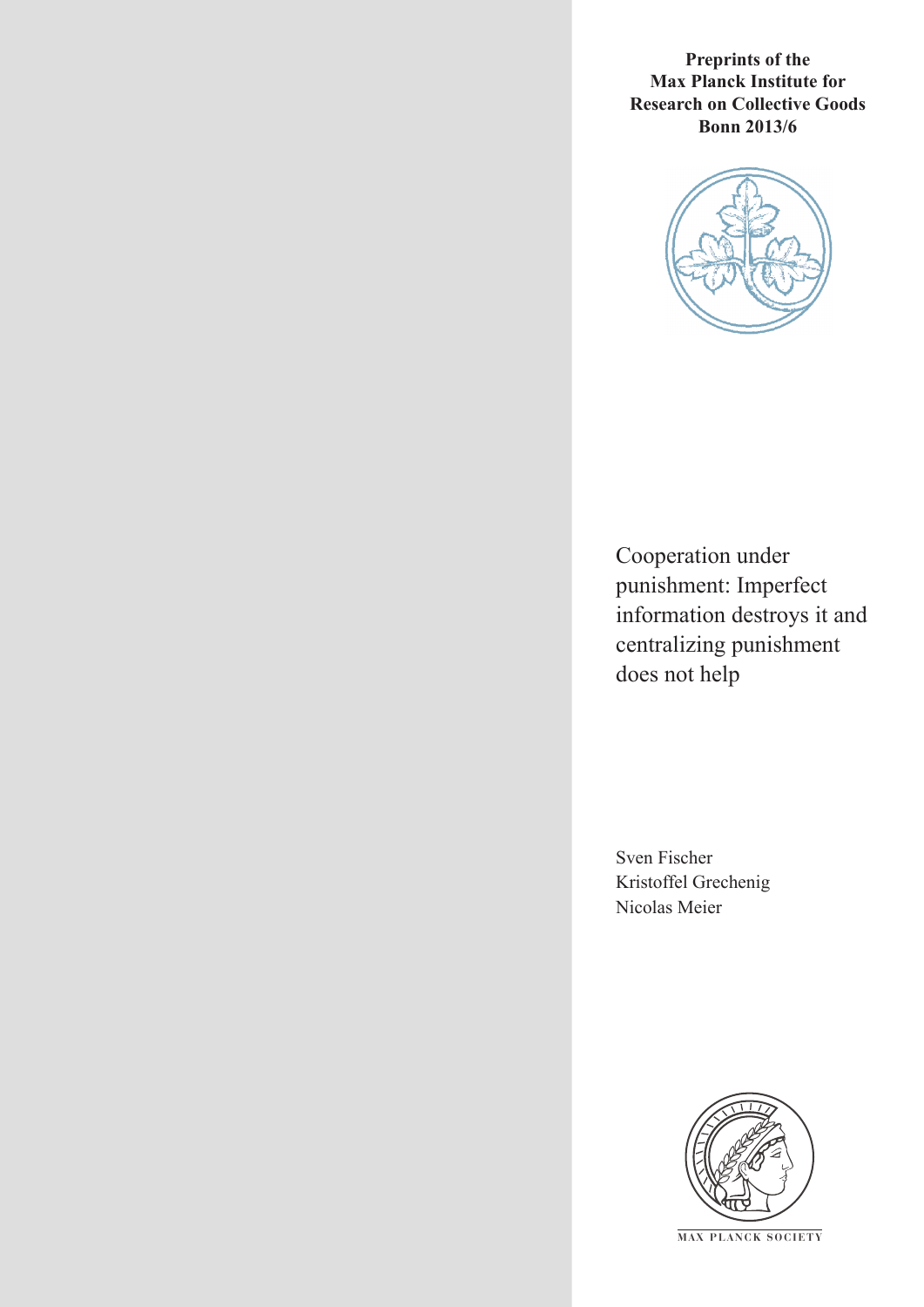

# **Cooperation under punishment: Imperfect information destroys it and centralizing punishment does not help**

Sven Fischer / Kristoffel Grechenig / Nicolas Meier

April 2013

Max Planck Institute for Research on Collective Goods, Kurt-Schumacher-Str. 10, D-53113 Bonn http://www.coll.mpg.de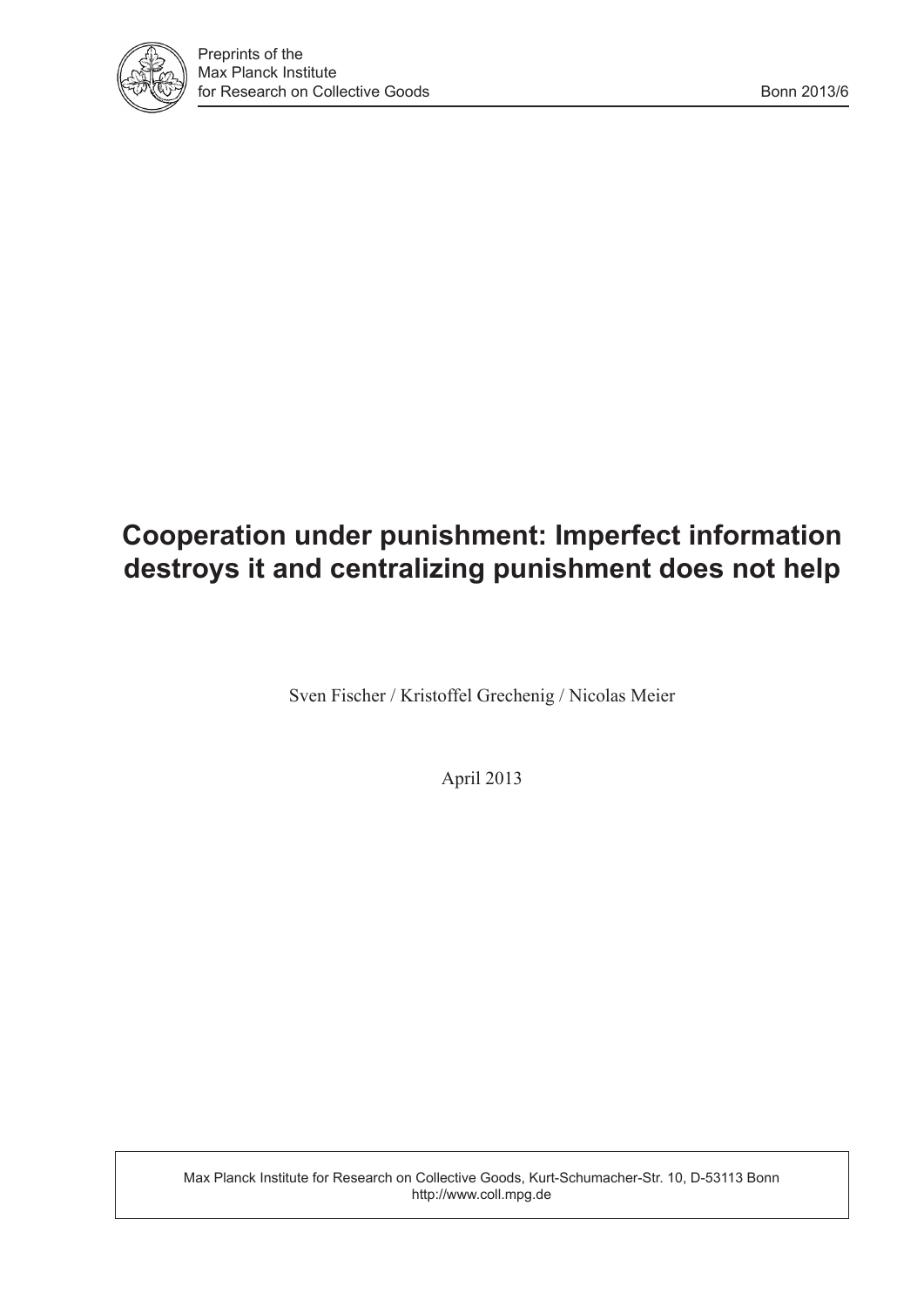## Cooperation under punishment:

## Imperfect information destroys it and centralizing punishment does not help

Sven Fischer Kristoffel Grechenig<sup>∗</sup> Nicolas Meier†

27.02.2013

## Max Planck Institute for Research on Collective Goods University of Bonn

We run several experiments which allow us to compare *cooperation* under perfect and imperfect information and under a centralized and decentralized punishment regime. We find that (1) centralization by itself does not improve cooperation and welfare compared to an informal, peer-to-peer punishment regime and (2) centralized punishment is equally sensitive to noise as decentralized punishment, that is, it leads to significantly lower cooperation and welfare (total profits). Our results shed critical light on the widespread conjecture that the centralization of punishment institutions is welfare increasing in itself.

Keywords: cooperation, public goods, centralized punishment, imperfect information, decentralized punishment, peer to peer punishment JEL: K42, H42, C92, D03

<sup>∗</sup>Sven Fischer and Kristoffel Grechenig (corresponding authors): Max Planck Institute for Research on Collective Goods, Bonn, Germany; fischer@coll.mpg.de; +49/228/91416-53; grechenig@coll.mpg.de; +49/228/91416-51

<sup>&</sup>lt;sup>†</sup>Current affiliation: Universität Köln and Max Planck Institute for Research on Collective Goods, Bonn, Germany, meier@coll.mpg.de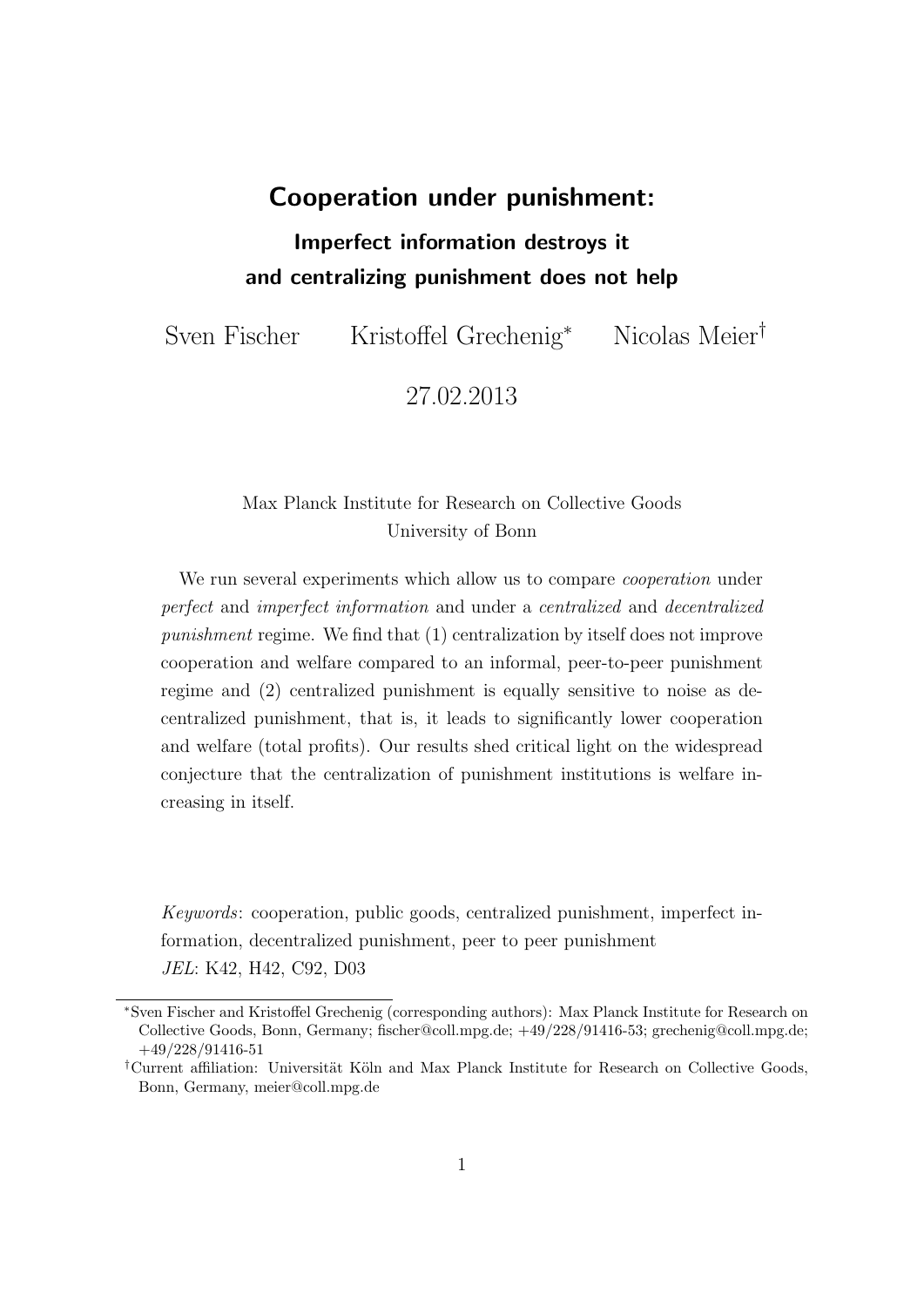### 1. Introduction

Modern societies have centralized the sanctioning power as a means to enforce norms [\(Weber](#page-19-0) [1919\)](#page-19-0). This monopoly has often been justified on the premise that private, decentralized enforcement has (higher) negative externalities [\(Clotfelter](#page-16-0) [1978,](#page-16-0) [Polinsky](#page-18-0) [1980\)](#page-18-0). In the extreme, this argument interprets public enforcement as part of a social contract that is necessary to prevent anarchy that comes with a war of everyone against everyone (bellum omnium contra omnes, Hobbes, 1642, 1651).

Experimental research allows to trace the centralization of punishment back to its roots by establishing a simple environment of social interaction. In such an environment, we can isolate the centralization of punishment per se, abstracting from the different institutional features of centralized punishment that subsequently followed throughout history.

Experiments repeatedly demonstrated that decentralized, informal, peer-to-peer pun-ishment increases cooperation [\(Yamagishi](#page-19-1) [1986,](#page-19-1) [Ostrom et al.](#page-18-1) [1992,](#page-18-1) Fehr and Gächter [2000,](#page-17-0) Fehr and Gächter [2000\)](#page-17-0) and welfare in the long run (Gächter et al. [2008\)](#page-17-1), compared to an environment without punishment. Various studies challenge the robustness of these results (for a recent overview, see [Nikiforakis](#page-18-2) [2013\)](#page-18-2): for example, on the basis of punishment that is targeted at cooperators, referred to as anti-social punishment [\(Herrmann](#page-17-2) [et al.](#page-17-2) [2008\)](#page-17-2), on the basis of counter-punishment [\(Nikiforakis](#page-18-3) [2008,](#page-18-3) [Nikiforakis et al.](#page-18-4) [2012\)](#page-18-4) and on the basis of a non-trivial degree of noise regarding contributions, where cooperation decreases significantly and total earnings drops below what is achieved under a regime without any punishment [\(Grechenig et al.](#page-17-3) [2010,](#page-17-3) [Ambrus and Greiner](#page-16-1) [2012\)](#page-16-1).

Recent experimental studies test the effectiveness of formal, centralized enforcement mechanisms compared to informal, decentralized regimes, thereby capturing important aspects of institutions. They suggest that centralized punishment has a positive effect on cooperation and welfare, and hence support the conjecture that centralized punishment has emerged to overcome social dilemmas. The results are based on the idea that centralized, formal punishment makes use of the positive incentive effects of punishment, while preventing counter-punishment, anti-social punishment, and other negative effects that come from a system of private, decentralized, peer-to-peer punishment. One strand of literature characterizes centralization as a mechanism allowing to commit to a sanctioning scheme, such that punishment is automatically carried out when certain conditions are met. Such a sanctioning scheme is either exogenous [\(Andreoni and Gee](#page-16-2) [2012,](#page-16-2) [Kube](#page-17-4) [and Traxler](#page-17-4) [2011\)](#page-17-4) and/or determined according to some exogenous voting rule [\(Kosfeld](#page-17-5)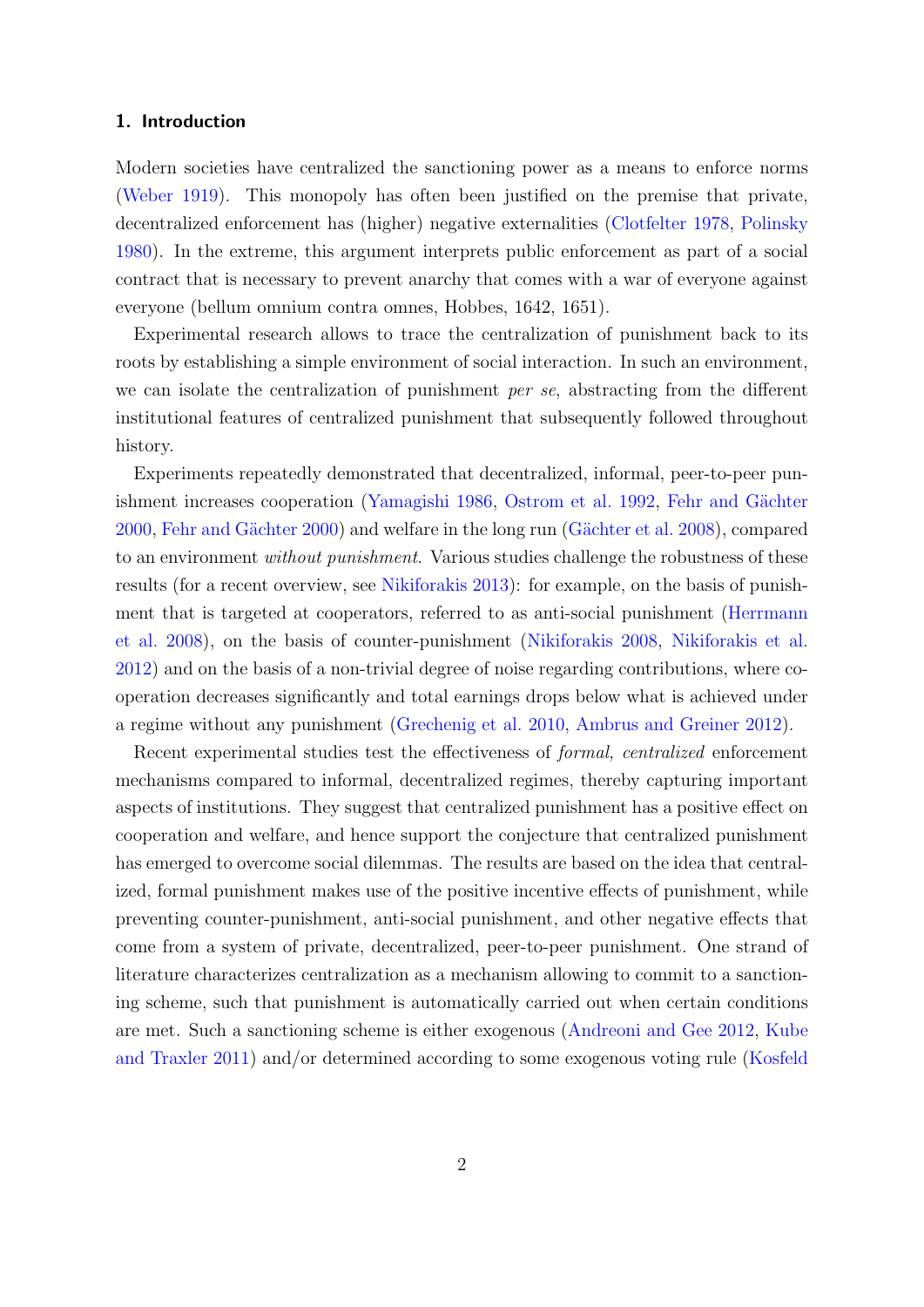[and Riedl](#page-17-5) [2004,](#page-17-5) [Tyran and Feld](#page-19-2) [2006,](#page-19-2) [Guillen et al.](#page-17-6) [2007,](#page-17-6) [Sutter et al.](#page-19-3) [2010,](#page-19-3) [Putterman](#page-18-5) [et al.](#page-18-5) [2011,](#page-18-5) and also [Andreoni and Gee](#page-16-2) [2012\)](#page-16-2). Applied to institutions, both approaches implicitly view centralization as a commitment mechanism and thus assume that commitment through institutions is possible (cf. [Bowles](#page-16-3) [2003\)](#page-16-3). Other studies allow for an actual person to carry out the punishment without prior commitment. The enforcer is either randomly chosen [\(Fehr and Fischbacher](#page-17-7) [2004,](#page-17-7) [Nelissen and Zeelenberg](#page-18-6) [2009,](#page-18-6) [O'Gorman et al.](#page-18-7) [2009,](#page-18-7) [Engel and Irlenbusch](#page-16-4) [2010,](#page-16-4) Leibbrandt and López-Pérez [2011,](#page-18-8) Leibbrandt and López-Pérez [2012\)](#page-18-9), or elected according to some exogenous voting rule [\(Baldassarri and Grossman](#page-16-5) [2011\)](#page-16-5). Whether positive effects result from commitment, self-control through elections, and other considerations, or from the centralization per se remains widely unanswered. Arguably, if commitment through informal punishment was perfect, it could be just as effective as centralized punishment with commitment.

In order to test the effect of centralization per se, we hold all other considerations constant across institutions (treatments): particularly, (1) punishers cannot commit to punishment ex ante, (2) contributors cannot deliberately withdraw punishment power from some or assign it to others (e.g. through voting), (3) the direct consequences from punishment are the same, and (4) there are no differences in externalities resulting from punishment.

By abstracting from institutional factors, we return to the origins of formal punishment as a centralization of informal sanctioning regimes [\(Turnbull](#page-19-4) [1962,](#page-19-4) [Sahlins](#page-19-5) [1972,](#page-19-5) [Guala](#page-17-8) [2012\)](#page-17-8). Since previous studies suggest that the negative effects of decentralized punishment are particularly pronounced under imperfect information [\(Grechenig et al.](#page-17-3) [2010,](#page-17-3) [Ambrus and Greiner](#page-16-1) [2012\)](#page-16-1), we test whether centralized punishment is less sensitive to noise. To the best of our knowledge, we are the first to analyze the effects of centralization of punishment per se on cooperation and to study centralized punishment under imperfect information.

We find that centralized punishment is *highly sensitive to imperfect information* as is decentralized punishment, both with respect to cooperation rates and total earnings: cooperation and earnings are considerably lower under imperfect information. Regarding incentives created by decentralized and centralized punishment institutions, we find that central punishers care about the absolute level of cooperation, while peer-to-peer punishers (decentralized) only care about the relative cooperation behavior. We also find that under centralized punishment, cooperative participants tend to decrease their contributions. This may result from the fact that the participants cannot react to group differences in contributions by applying punishment. Under decentralized punishment,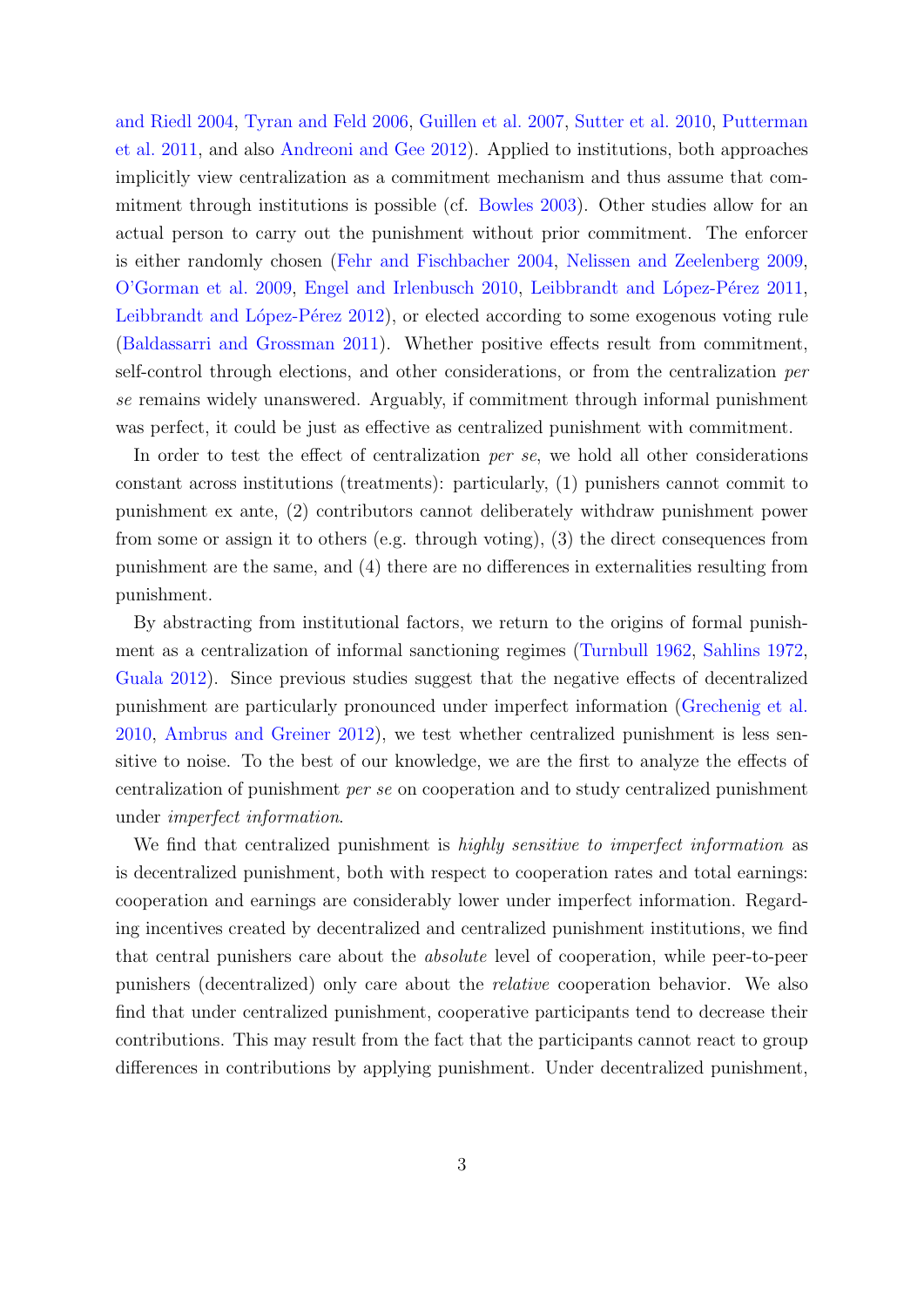we observe more *anti-social* punishment, meaning that low contributors punish cooperative types, who then decrease their contributions in the following period.

Our results put into perspective findings from recent studies that emphasize the importance of centralized punishment, as well as the conjecture that centralized punishment may be less sensitive to noise.

The remainder of the paper is organized as follows. In the following chapter, we describe the experimental game and design in detail, before we present and analyze experimental behavior in section [3.](#page-8-0) Section [4](#page-14-0) concludes with a discussion of our findings.

## 2. Experimental Design

We use a standard finitely repeated linear public-goods game with a voluntary contribution mechanism. Participants interact in groups of five over 30 periods in a partner design, where every period has two stages, a contribution and a punishment stage. In our set of experiments we have two treatments with two conditions each  $(2 \times 2 \text{ design})$ . In the first dimension, we compare two different punishment *institutions*: Decentralized  $(DEC)$  and Centralized punishment  $(CEN)$ , in the second, we contrast a perfect with a noisy signal of contributions, indicated by parameter  $\lambda$  with  $\lambda = 1$  or  $\lambda = 0.5$ .

Four of the five participants  $(i \in \{1..4\})$  in each group can contribute to the public good; the remaining participant, the so-called Authority  $(A)$ , benefits from the public good but cannot contribute himself. In treatments with centralized punishment, the authority decides over punishment; in decentralized punishment treatments, the additional participant is merely passive, that is, the participant cannot make any decision but is, nevertheless, affected by the contribution and punishment decisions of the four others.

After the contribution decision, all five receive perfect or imperfect signals about the contribution decisions of the four participants  $i = 1, \ldots, 4$ , according to the condition of the information treatment. Then they can apply punishment according to the condition of the institution treatment (CEN vs. DEC).

## 2.1. Stage I

In the first stage of each of the 30 rounds, each of the four participants receives an endowment of  $e_g = 20$  tokens. The four subjects simultaneously and independently determine their contribution to the public good  $g_i$  with  $g_i \in \{0, 2, 4, ..., 20\}$ 

In line with the overwhelming majority of public goods experiments, we chose a marginal per capita return of 0.4. Hence, the monetary payoff of player  $i$  in the first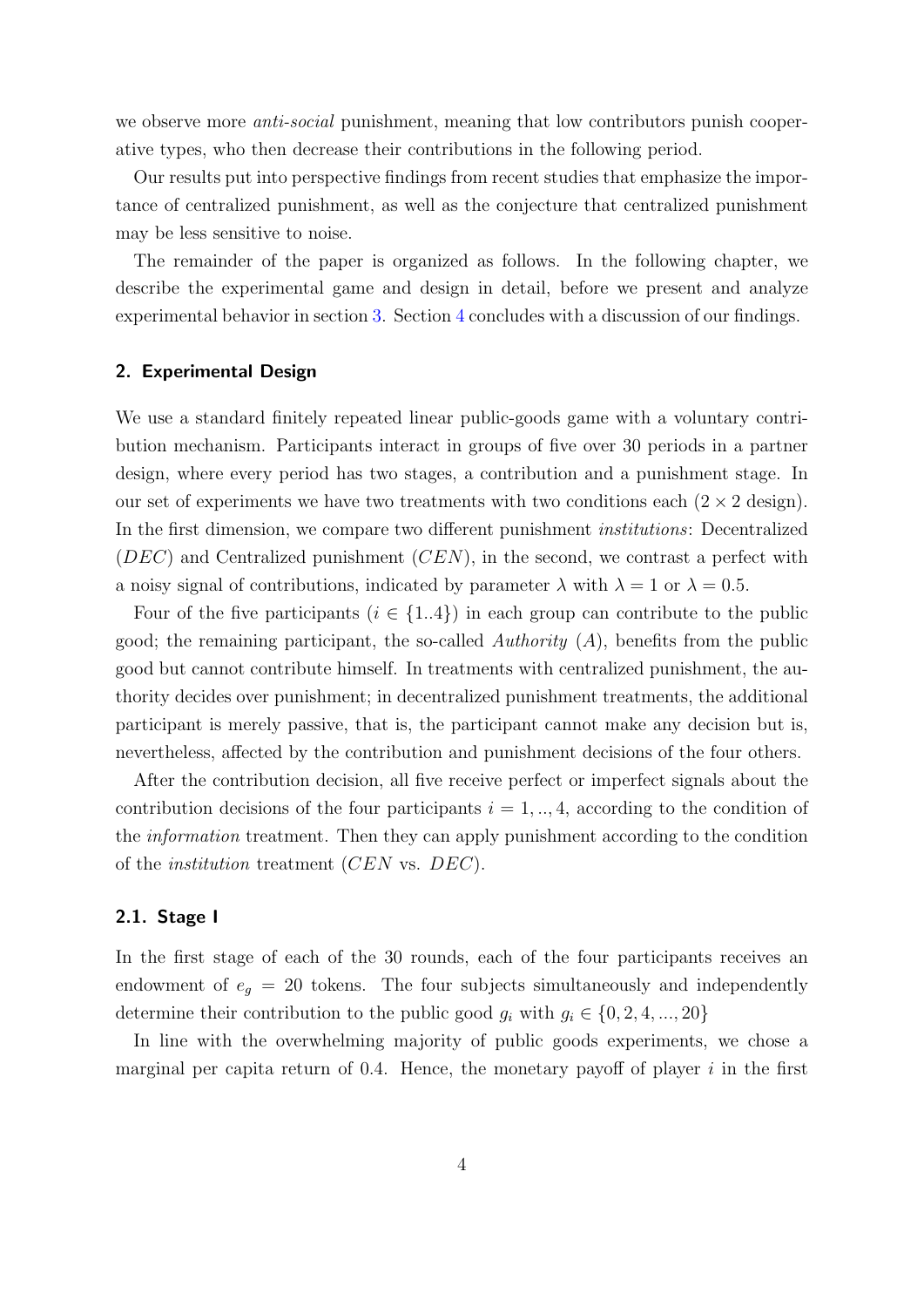stage is given by

$$
\pi_i^1 = e_g - g_i + 0.4 \sum_k g_k \tag{1}
$$

The authority A, despite not contributing, equally benefits from the public good:

$$
\pi_A^1 = 0.4 \sum_k g_k \tag{2}
$$

## 2.2. Stage II

In the second stage each subject, including the authority  $A$ , receives a signal  $s_k$  about the contribution of subject k with

$$
s_k = \begin{cases} g_k & \text{with probability} = \lambda \\ \tilde{g}_k & \text{with probability} = 1 - \lambda \end{cases}
$$

The signal  $\widetilde{g}_k$  is a group wise realization out of the uniform distribution  $\{0, 2, 4, ..., 20\}\$  ${g_k}$ . All participants receive the same signals about contributions of others, which ensures that the information of punishers is kept constant across treatments. However, they do not know which signal others receive about their own contribution. To reduce possible identification of group members (via contributions over time), every period each of the four subjects was randomly given a number between 1 and 4. We contrast a perfect signal ( $\lambda = 1$ ) with a noisy signal where  $\lambda = 0.5$ . Under  $\lambda = 0.5$ , a contribution of 6 would lead to the signal "6" with probability .5, and to any other signal with probability  $.05$   $(.5/10)$ .

## 2.2.1. Punishment in DEC

In treatment  $DEC$ , each of the four regular participants i receives a punishment endowment of  $e_p = 10$  punishment points, and authority A receives an additional endowment of  $e_p^A = 40$ . The four regular participants can distribute punishment points, where each point costs them one unit and also reduces the authority's income by one. At the same time every received punishment point reduces the target participant's income by three units. More specifically, denoting a punishment point sent by i to j with  $p_{ij}$ , the total payoff of subject  $i$  is:

$$
\pi_i = \pi_i^1 + e_p - \sum_j p_{ij} - 3 \sum_j p_{ji} \tag{3}
$$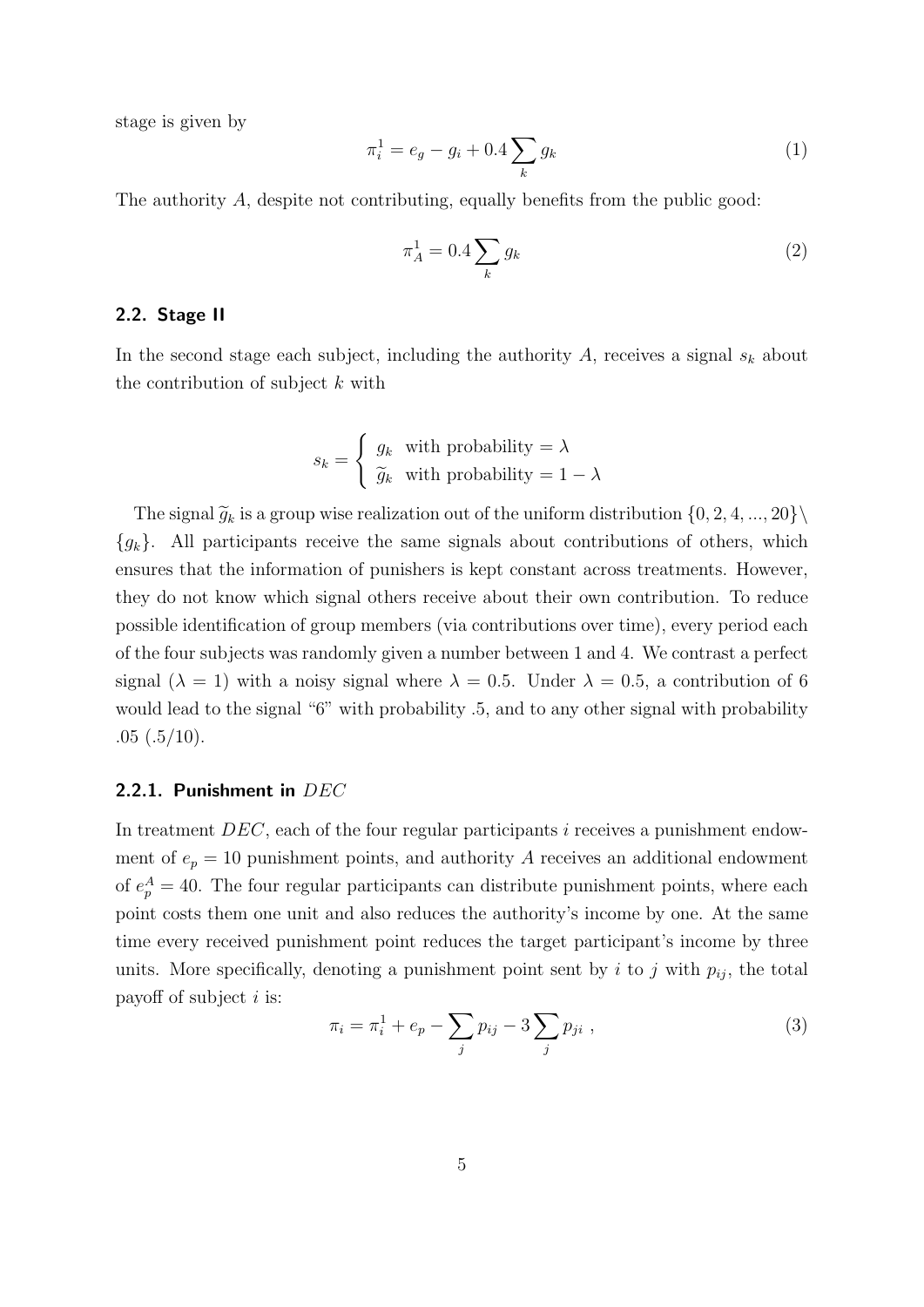and the payoff of participant A is:

$$
\pi_A = \pi_A^1 + e_p^A - \sum_i \sum_{j \neq i} p_{ij} \tag{4}
$$

We include the authority  $\ddot{A}$  in treatment  $DEC$  as a passive participant in order to hold considerations, such as the externalities from punishment (see [Engel and Rockenbach](#page-17-9) [2009,](#page-17-9) constant across treatments.

### 2.2.2. Punishment in CEN

Participants receive the same endowment of  $e_p = 10$  and  $e_p^A = 40$ , respectively. However, in CEN, only authority A can distribute punishment points. Every punishment point distributed by A reduces A's payoff by one, the punished subject's payoff by three, and the payoff of each other participant by  $1/3$ . This keeps the overall costs of punishment constant across treatments (participants finance the punishment applied by A, except one's own punishment).<sup>[1](#page-7-0)</sup> Thus, in  $CEN$ , final payoffs are determined as follows:

$$
\pi_i = \pi_i^1 + e_p - \frac{1}{3} \sum_{j \neq i} p_{Aj} - 3p_{Ai} , \qquad (5)
$$

and

$$
\pi_A = \pi_A^1 + e_p^A - \sum_j p_{Aj} \tag{6}
$$

where equivalently to  $p_{ij}$  we denote with  $p_{Aj}$  the number of punishment points assigned to j by A. This payoff structure keeps all considerations outside a per se centralization constant.

## 2.3. Setup

We use a  $2 \times 2$  factorial design between subjects, i.e., every subject participates in only one of our four treatment combinations. Subjects interact repeatedly over 30 periods in a partners design, i.e., groups are kept constant. All rounds are paid.

The experiments were run in the experimental laboratory of the University of Bonn (EconLab) in March 2012 and was programmed and conducted with the software z-Tree [\(Fischbacher](#page-17-10) [2007\)](#page-17-10). We ran a total of 8 sessions with 160 participants, mostly

<span id="page-7-0"></span><sup>&</sup>lt;sup>1</sup> Alternatively, one could exclusively burden the punisher with the costs. However, with respect to external validity our design is considerably more realistic, as in modern societies the costs of punishment institutions are shared by everyone.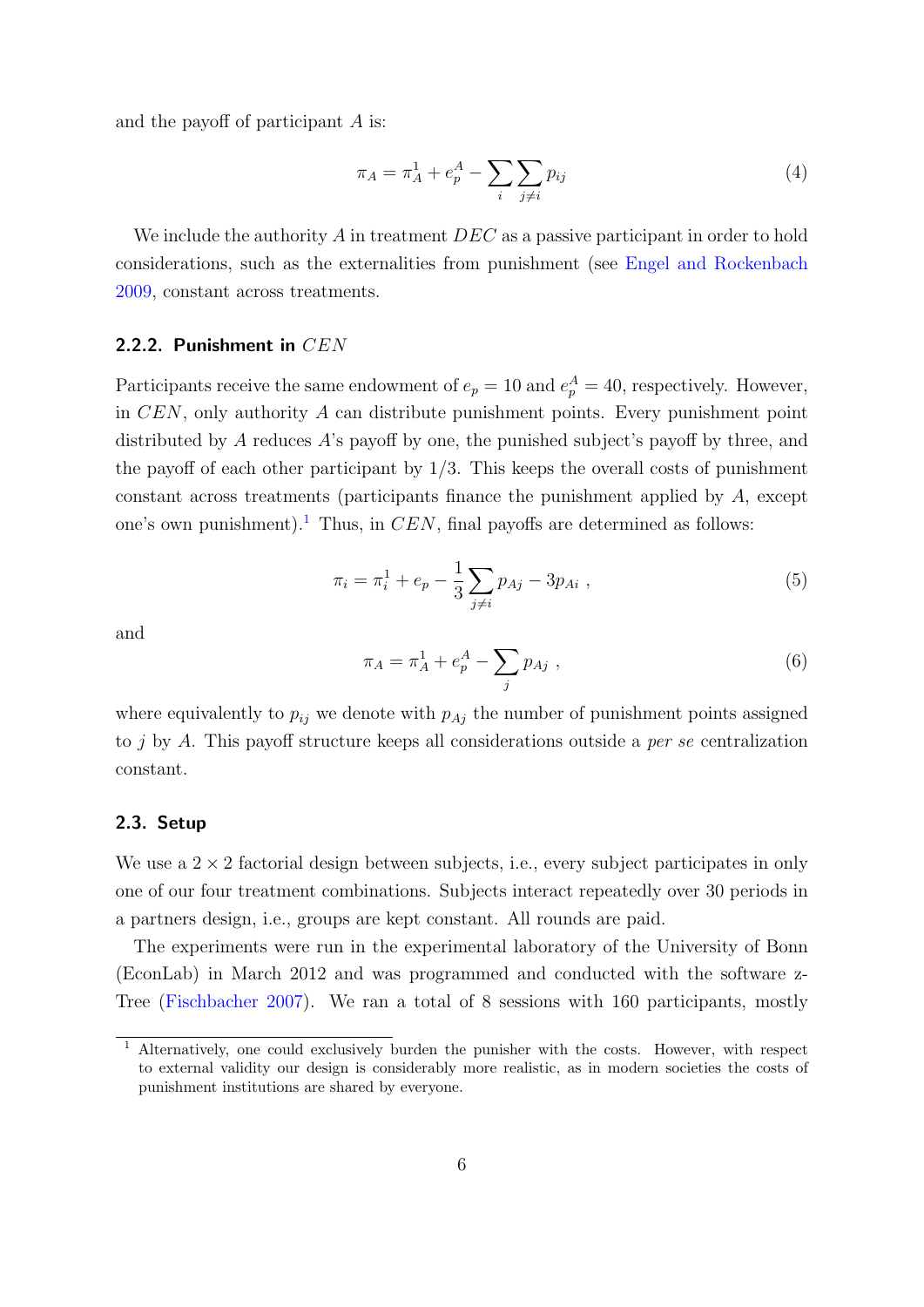undergraduate students, divided into 32 groups, and no participant took part in more than one session. We relied on ORSEE [\(Greiner](#page-17-11) [2004\)](#page-17-11) for recruiting.

Sessions lasted for about 90 minutes (including admission and payment) and participants earned on average  $\epsilon$ 14.28 (including a show up fee of  $\epsilon$ 2.50), about USD 18.80, which is more than the usual hourly wage for student jobs.

## <span id="page-8-0"></span>3. Results

### <span id="page-8-2"></span>3.1. Institutional Incentives

We look at the institutional incentives under perfect/imperfect information and we test whether there are differences between institutions. Under perfect information, punishment can be conditioned on the contribution behavior; under imperfect information, contribution behavior must be inferred from noisy signals. We estimate the linear mixed effect model,  $y_{git} = x'_{git}\beta + u_g + u_i + e_{git}$ , where g indexes the matching group and i the subject nested in  $g<sup>2</sup>$  $g<sup>2</sup>$  $g<sup>2</sup>$ . When estimating the effects of contribution decisions on subsequent punishment, we use individual deviations from group averages, as group averages are a widely accepted norm both in the lab and in the field.

Figure [1](#page-11-0) and Table [1,](#page-10-0) models (1) and (2) show that lower contributions (relative to average contributions) lead to stronger punishment. This effect is substantial under perfect information and sets sufficient incentives to cooperate, as with 0.963 the coefficient on dev is way above 0.6 (a reduction of 1 unit in contributions yields an increase in profits of 0.6, but it is punished by 0.963). Under imperfect information, the effect is close to zero and clearly too weak to create sufficient incentives  $(dev = 0.092 < 0.6)$ . Coefficients  $avC$  show that lower levels of average contributions lead to stronger punishment in centralized institutions, while this effect is not present in DEC  $(-0.545 + 0.573)$ is not different from zero, Wald test,  $p = 0.5606$ ). This supports the conjecture that the authority is more "efficiency-minded", while decentralized punishers care more about relative payoffs.

Models (3) and (4) report results from positive and negative deviations from group averages separately, i.e., we estimate two separate regression lines, one for positive and one for negative deviations. The regression lines in Figure [1](#page-11-0) illustrate the results. Model (3) shows the regression results for perfect signals. As before we find a significant punishment of participants who contribute less than average, which significantly increases

<span id="page-8-1"></span><sup>&</sup>lt;sup>2</sup>We assume that the group -  $(u_q)$  and subject  $(u_i)$  effects are independent of the fixed effects (random effects estimation) and estimate via restricted maximum likelihood.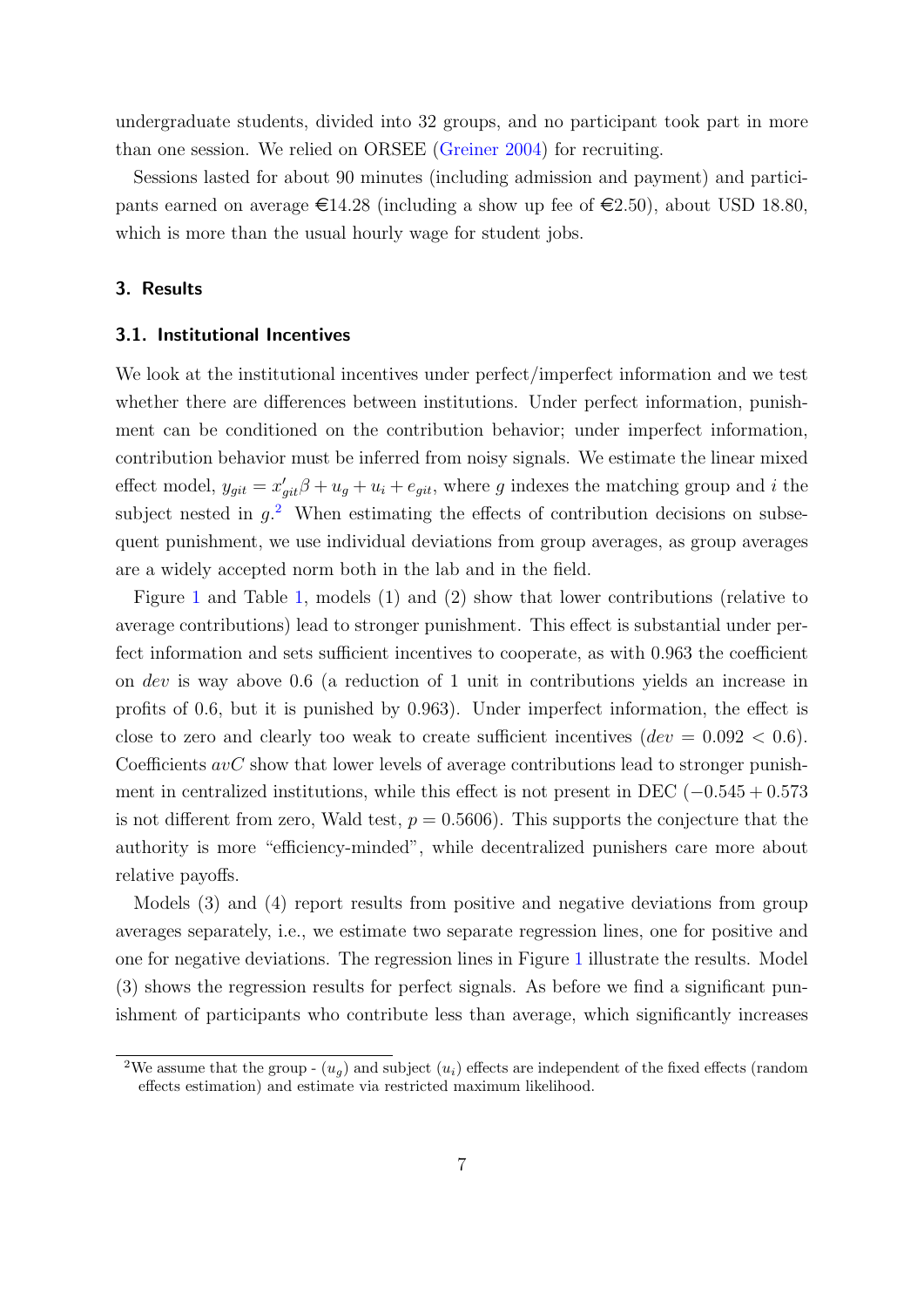in the deviation.<sup>[3](#page-9-0)</sup> Effects from positive deviations  $(D_{dev<0})$  and their interaction effects in Model (3) show that under decentralized punishment cooperative participants who contribute more than others are increasingly punished the more they deviate. Such an increase in anti-social punishment is not present in the centralized environment (however, there is also anti-social punishment in  $CEN$ ). This is an indication that competitive preferences play out (more strongly) through punishment behavior in the decentralized punishment institution. While punishment is costly it reduces the payoff of others even more. However, it is unclear why this behavior is targeted at participants who contribute more and therefore already earn less. It is noteworthy that in 93% of the cases where someone who contributed above average was punished, punishment was exercised by someone who contributed less than the punished participant.

Model (4) suggests that imperfect information makes it difficult to condition punishment on contributions. Negative deviations from group averages still lead to significantly more punishment. However, incentives are too weak  $(0.123 < 0.6)$ .

Overall, our results confirm some of the conjectures about possible advantages of centralizing punishment. These effects seem less pronounced under imperfect information and, more importantly, they do not carry over to cooperation and total profits, as we show in the following section.

### 3.2. Cooperation & Total Profits

We test whether the centralized institution leads to higher cooperation rates and total profits, both for perfect and for imperfect information, and we compare perfect information environments with imperfect information environments for both centralized and decentralized institutions separately. Figures [2](#page-12-0) and [3](#page-12-1) show contributions and profits over time across treatments.

Wilcoxon rank sum tests, two-sided, show that there are no significant differences in Contributions when comparing decentralized with centralized punishment averaged over all periods, neither for perfect nor imperfect information (DEC/1 v. CEN/1,  $p = .834$ , DEC/.5 v. CEN/.5 ,  $p = .753$ ). We also find no significant difference in any of the 30 periods if we test every period separately (all p-values  $> .1$ ).

Differences between treatments with perfect information and imperfect information are highly significant (Wilcoxon rank sum, two-sided, DEC/1 v. DEC/.5,  $p = .012$ ,

<span id="page-9-0"></span><sup>&</sup>lt;sup>3</sup> See the constant and the effect on D<sub>dev≤0</sub>×dev. Also note that DEC×D<sub>dev≤0</sub>×dev is insignificant and joint tests also confirm that the overall effect in treatment DEC is still significant.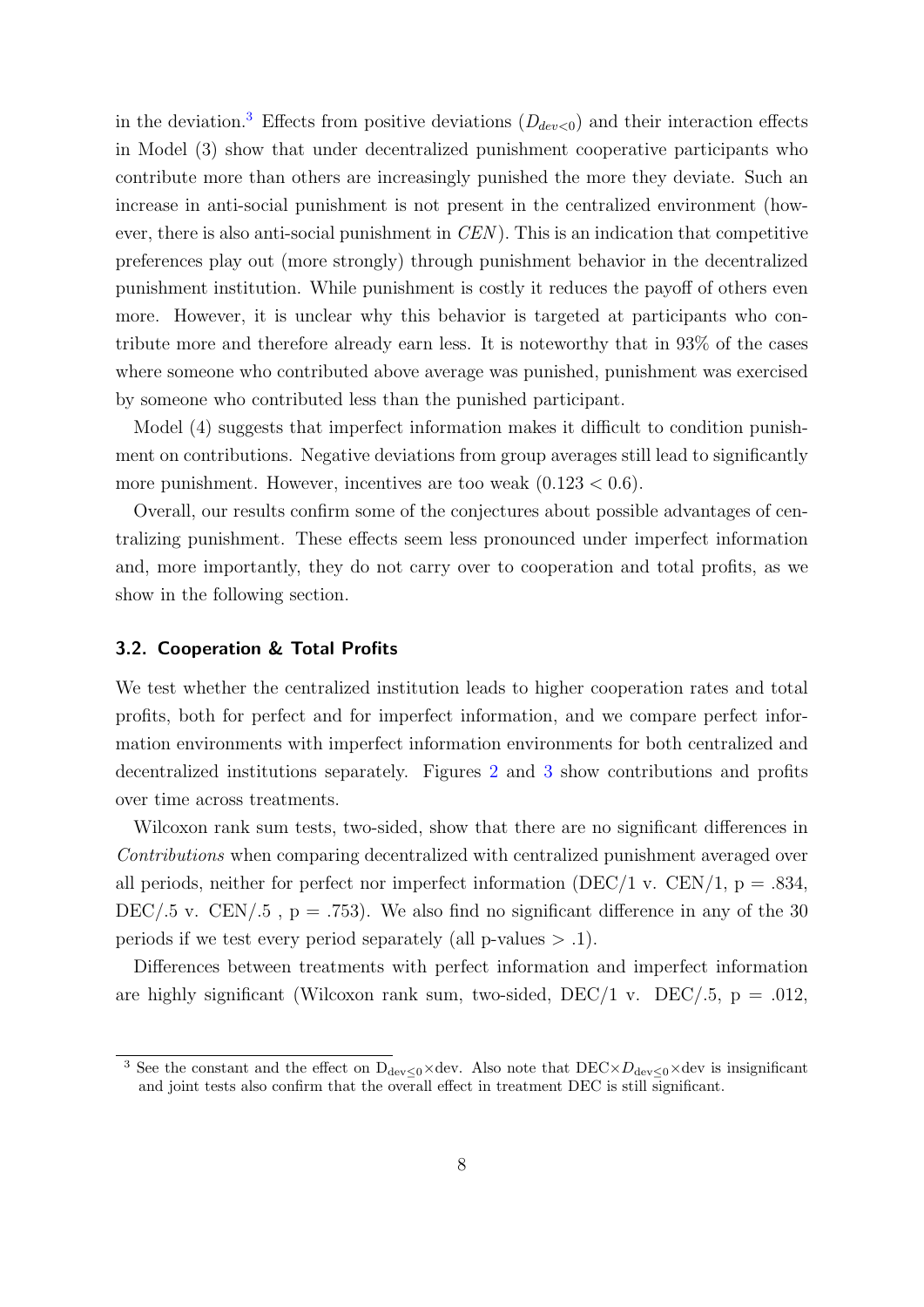<span id="page-10-0"></span>

|                                                 | (1)           | (2)             | (3)           | (4)             |
|-------------------------------------------------|---------------|-----------------|---------------|-----------------|
| RecPun                                          | $\lambda = 1$ | $\lambda = 0.5$ | $\lambda = 1$ | $\lambda = 0.5$ |
| DEC                                             | $-9.247***$   | $-0.702$        | $-7.805***$   | $-0.919$        |
|                                                 | $(-5.82)$     | $(-0.75)$       | $(-5.18)$     | $(-0.97)$       |
| dev                                             | $-0.963***$   | $-0.0926***$    |               |                 |
|                                                 | $(-21.40)$    | $(-3.46)$       |               |                 |
| $DEC \times dev$                                | 0.0562        | $-0.0576$       |               |                 |
|                                                 | (0.87)        | $(-1.45)$       |               |                 |
| avC                                             | $-0.545***$   | $-0.0576$       | $-0.289***$   | $-0.0641$       |
|                                                 | $(-11.82)$    | $(-1.48)$       | $(-7.05)$     | $(-1.54)$       |
| $DEC \times aVC$                                | $0.573***$    | 0.0778          | $0.479***$    | 0.0729          |
|                                                 | (8.62)        | (1.26)          | (8.36)        | (1.15)          |
| $D_{\text{dev}>0}$                              |               |                 | 0.0436        | $-0.171$        |
|                                                 |               |                 | (0.15)        | $(-0.49)$       |
| $D_{\text{dev}>0} \times \text{dev}$            |               |                 | 0.111         | $-0.0388$       |
|                                                 |               |                 | (1.38)        | $(-0.65)$       |
| $DEC \times D_{\text{dev}>0} \times \text{dev}$ |               |                 | $0.353***$    | 0.0109          |
|                                                 |               |                 | (3.64)        | (0.14)          |
| $D_{\text{dev}<0} \times \text{dev}$            |               |                 | $-1.736***$   | $-0.123**$      |
|                                                 |               |                 | $(-30.97)$    | $(-2.17)$       |
| $DEC \times D_{\text{dev}<0} \times \text{dev}$ |               |                 | $-0.0287$     | $-0.126$        |
|                                                 |               |                 | $(-0.38)$     | $(-1.57)$       |
| $_{\rm-cons}$                                   | $10.48***$    | $2.617***$      | $4.857***$    | $2.564***$      |
|                                                 | (9.33)        | (4.08)          | (4.46)        | (3.96)          |
| NSubj.                                          | 1920(64)      | 1920(64)        | 1920(64)      | 1920(64)        |
| chi <sub>2</sub>                                | 982.9         | 40.30           | 2423.9        | 46.47           |
| p                                               | < 0.001       | < 0.001         | < 0.001       | < 0.001         |
| AIC                                             | 10895         | 11031           | 10138         | 11038           |

Table 1: Received Punishment

Note: Coefficients (t-statistics) of linear mixed effect regressions including group-wise random effects and subject-wise random effects nested in group effects. Random effects and fixed effects specification are identical according to Hausman tests. DEC is a dummy variable  $= 1$  for treatments with decentralized punishment, dev captures the difference between one's own contribution and the average contribution in a group,  $avC$ captures average contributions in a group,  $D_{dev>0}$  is a dummy for positive deviations from group averages (in contributions),  $D_{dev\leq 0}$  is a dummy for negative deviations from group averages (in contributions). The regression lines from models (3) and (4) are illustrated in Figure [1.](#page-11-0) Interaction effects are indicated by  $\times$ , p-values are reported as \*  $p < 0.1$ , \*\*  $p < 0.05$ , \*\*\*  $p < 0.01$ .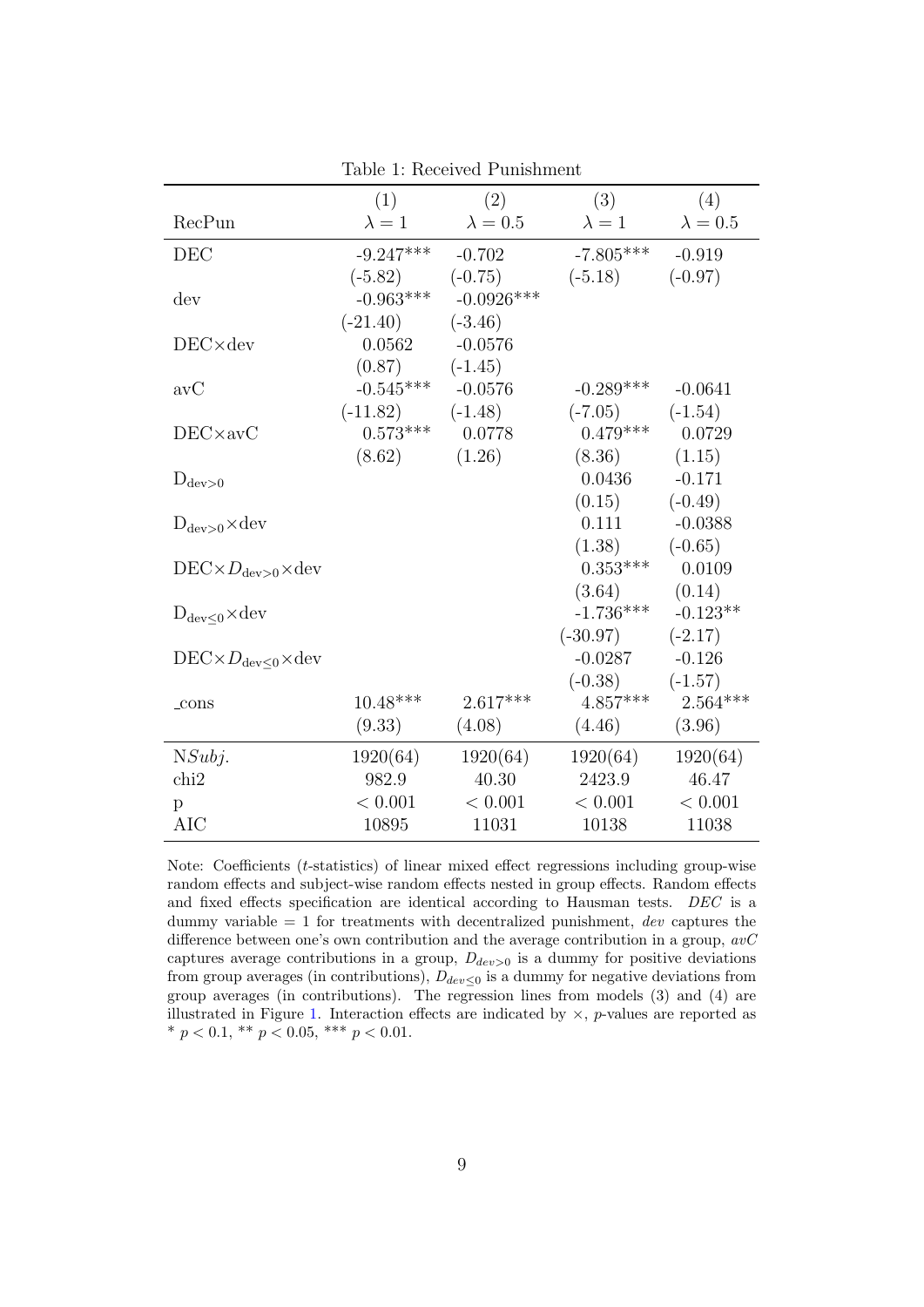<span id="page-11-0"></span>

Figure 1: Punishment Reaction to Contributions

Note: Scatter plots use jitter to illustrate overlapping points. Lines are the regression lines from estimation (3) for treatments CEN/1 and DEC/1 and (4) for treatments CEN/0.5 and DEC/0.5 in Table [1,](#page-10-0) for treatment averages of variable avC (average contribution).

CEN/1 v. CEN/.5,  $p = .009$ .<sup>[4](#page-11-1)</sup> Differences are also significant for every single period if tested separately, with p-values  $\langle .05 \rangle$ , except for the first two periods of CEN/1 vs.  $CEN/.5.$ 

Results for Profits are similar to those for contributions. Differences of average profits over all periods between centralized and decentralized punishment institutions are insignificant at both noise levels (DEC/1 v. CEN/1,  $p = .674$ , DEC/.5 v. CEN/.5, p = .916, Wilcoxon rank sum test), and for every single period, if tested separately with p-values  $> .1$  (except in period 28 for DEC/.5 v. CEN/.5).

Differences between treatments with perfect information and imperfect information are partly only weakly significant if tested for all periods (Wilcoxon rank sum, two-sided, DEC/1 v. DEC/.5,  $p = .059$ , CEN/1 v. CEN/.5,  $p = .003$ ). Separate tests for every single period show that treatment differences emerge over time, such that differences are

<span id="page-11-1"></span><sup>4</sup>Please note that the confidence intervals in Figures [2](#page-12-0) and [3](#page-12-1) are based on parametric comparisons. Slight differences to the nonparametric results reported here are therefore unsurprising.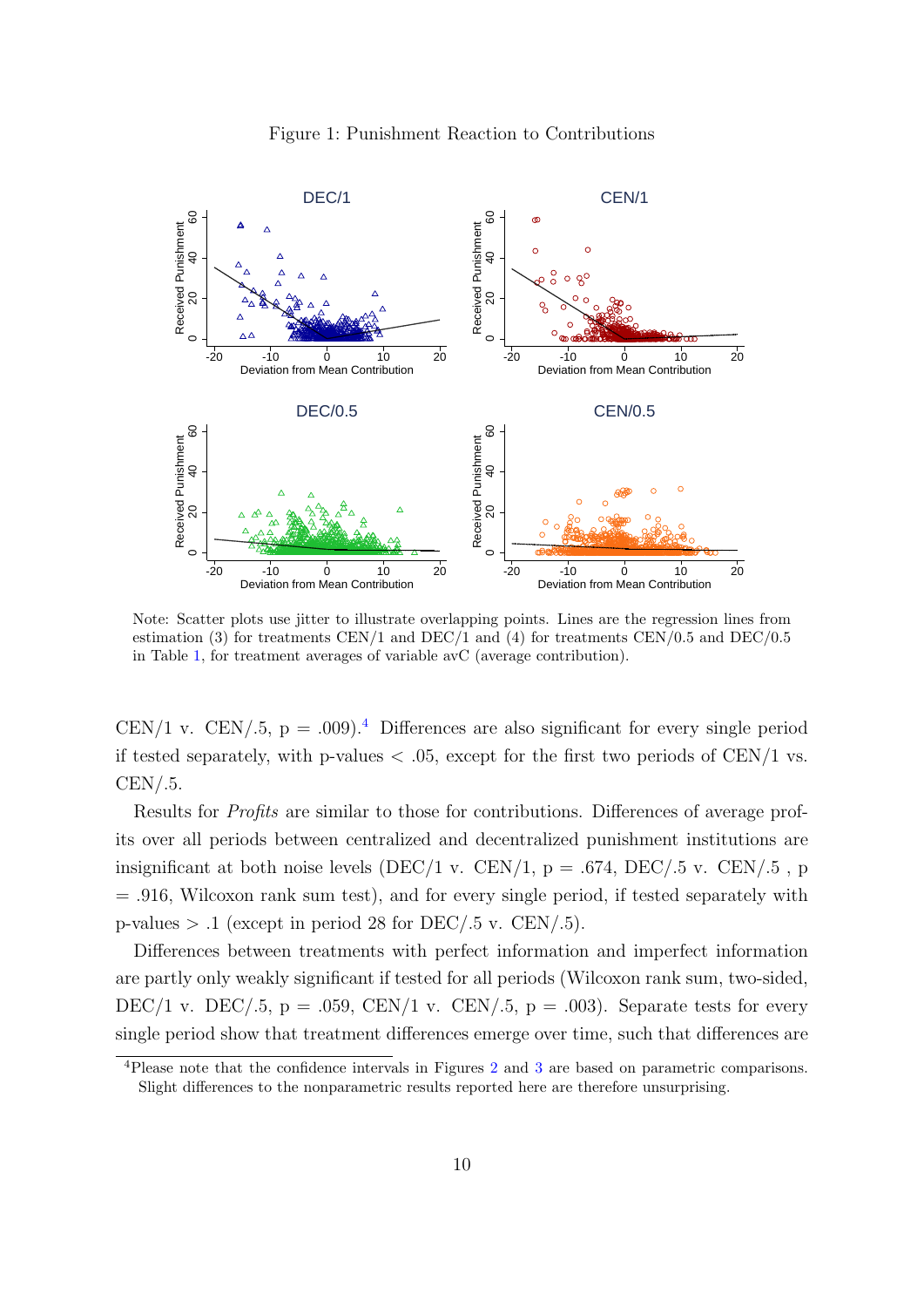<span id="page-12-0"></span>

<span id="page-12-1"></span>Note: The confidence intervals are based on the distribution of averages per matching group.

<sup>15</sup> <sup>25</sup> <sup>35</sup> <sup>45</sup> Profit **Period Period**  $\overline{\bullet}$  CEN/1  $\overline{\bullet}$  CEN/1  $\overline{\phantom{a}}$ DEC / 0.5  $\longrightarrow$  CEN / 0.5 | 90% conf. interval

Figure 3: Total Profits

Note: The confidence intervals are based on the distribution of averages per matching group.

significant for the second half of the experiment in 13 of 15 periods in DEC/1 v. DEC/.5 (p-values  $\langle .05 \rangle$ , and in all 15 periods in CEN/1 v. CEN/.5 (p-values  $\langle .05 \rangle$ .

We obtain similar results if we test for treatment differences using parametric tests.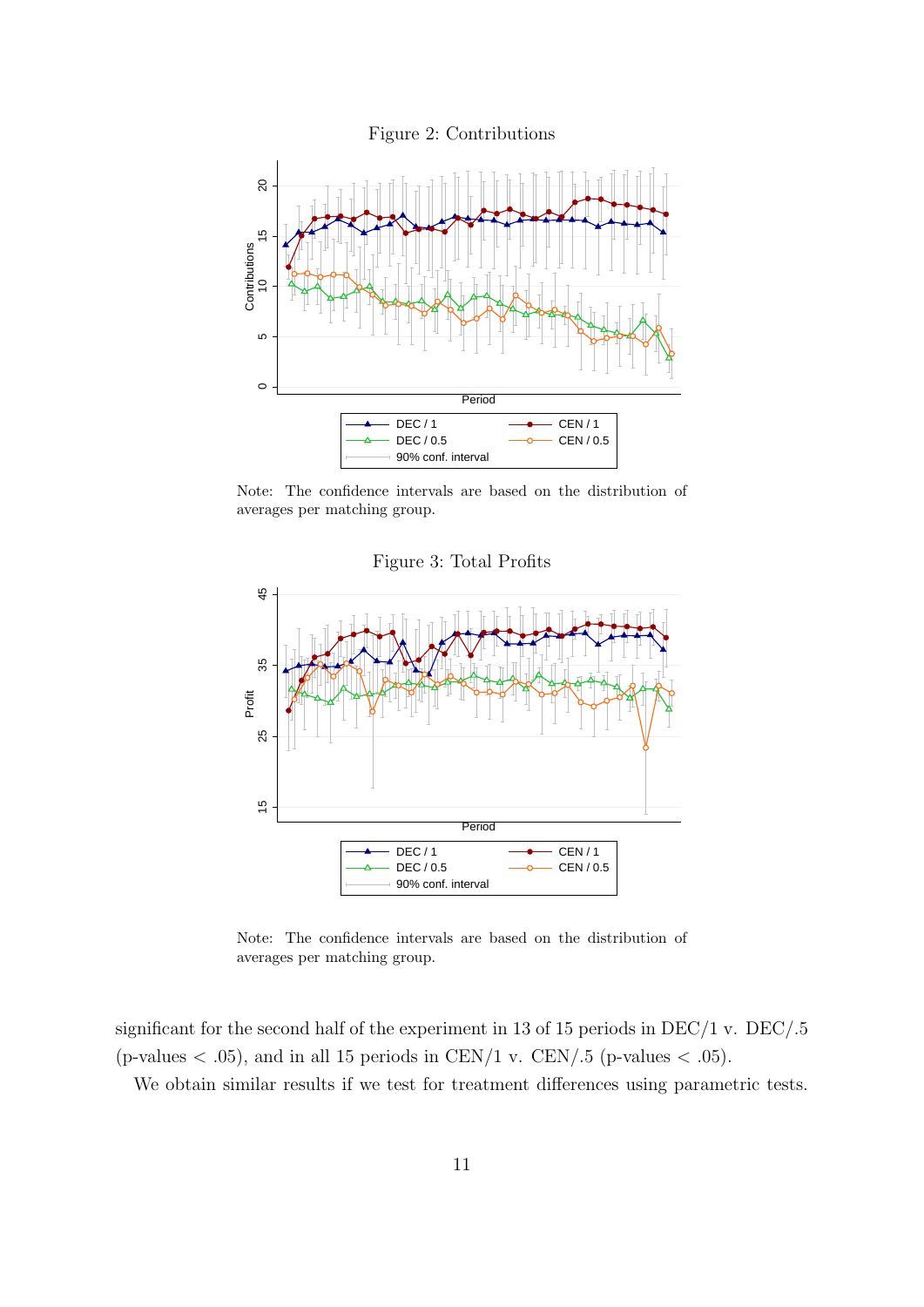More specifically, random effects regressions with treatment dummies allow the same inferences we made using non-parametric tests.

Our results suggest that centralized institutions are just as sensitive to imperfect information as decentralized institutions are. While the literature has pointed to this effect under decentralized punishment, the 'hope' was that centralized punishment may be less sensitive. Out findings support the conjecture that the alleged effectiveness of centralized punishment is due to other factors, such as the possibility of centralized punishment to commit ex ante to certain punishment, voting mechanisms, etc. Centralization per se does not have the alleged increased effectiveness and it is highly sensitive to noise.

## 3.3. Reaction to punishment

In order to understand why the differences between centralized and decentralized punishment in terms of punishment behavior do not lead to different total outcomes, we further explore the reaction to punishment (see, e.g., [Grechenig et al.](#page-17-3) [2010\)](#page-17-3). Particularly, we analyze how contributions at period  $t + 1$  change, following a punishment at t. The estimations in Table [2](#page-14-1) are mixed effects regressions of changes in individual contributions on previously experienced punishment (recPun) and a dummy indicating whether the previous contribution was above average (DhighC). Despite some inherent (potential) endogeneity issues, one can identify some important results. $5$  Under perfect information (model 1), participants significantly increase their contribution the more they were punished (recPun<sub>t−1</sub>). However, if punishment is decentralized, this effect is significantly weaker (DEC×recPun<sub>t−1</sub>). Anti-social punishment, on the other hand, has no effect in CEN (where it also hardly occurs), but results in significantly less cooperation in the decentralized institution. $6$  This difference in institutions suggests lower total payoffs in DEC. However, there is another important difference that favors decentralized punishment. In CEN, a high contributor tends to decrease his contribution in the following period ( $D\text{highC}_{t-1}$ ), an effect which is absent in  $DEC^{\text{T}}$ . This may be due to the fact that high contributors may satisfy competitive preferences only by decreasing their contributions in CEN (if the authority does not apply punishment according to their sentiments), while in DEC, they may choose to punish others according to their punishment sentiments. This may explain why, despite different punishment behavior (see section [3.1\)](#page-8-2), both institutions result in equal levels of total welfare.

<span id="page-13-0"></span><sup>&</sup>lt;sup>5</sup> Note that both previously received punishment and the dummy  $D$ highC<sub>t−1</sub> are not strictly exogenous. We were unable to find valid instruments, even in an Arelano-Bond dynamic panel data estimation.

<span id="page-13-1"></span><sup>&</sup>lt;sup>6</sup> See coefficient  $D$ high $C_{t-1} \times \text{recPun}_{t-1}$  for  $CEN$  and  $DEC \times D$ high $C_{t-1} \times \text{recPun}_{t-1}$  for  $DEC$ .

<span id="page-13-2"></span><sup>&</sup>lt;sup>7</sup> More specifically, the effect on DEC×DhighC<sub>t−1</sub> offsets the one on DhighC<sub>t−1</sub>.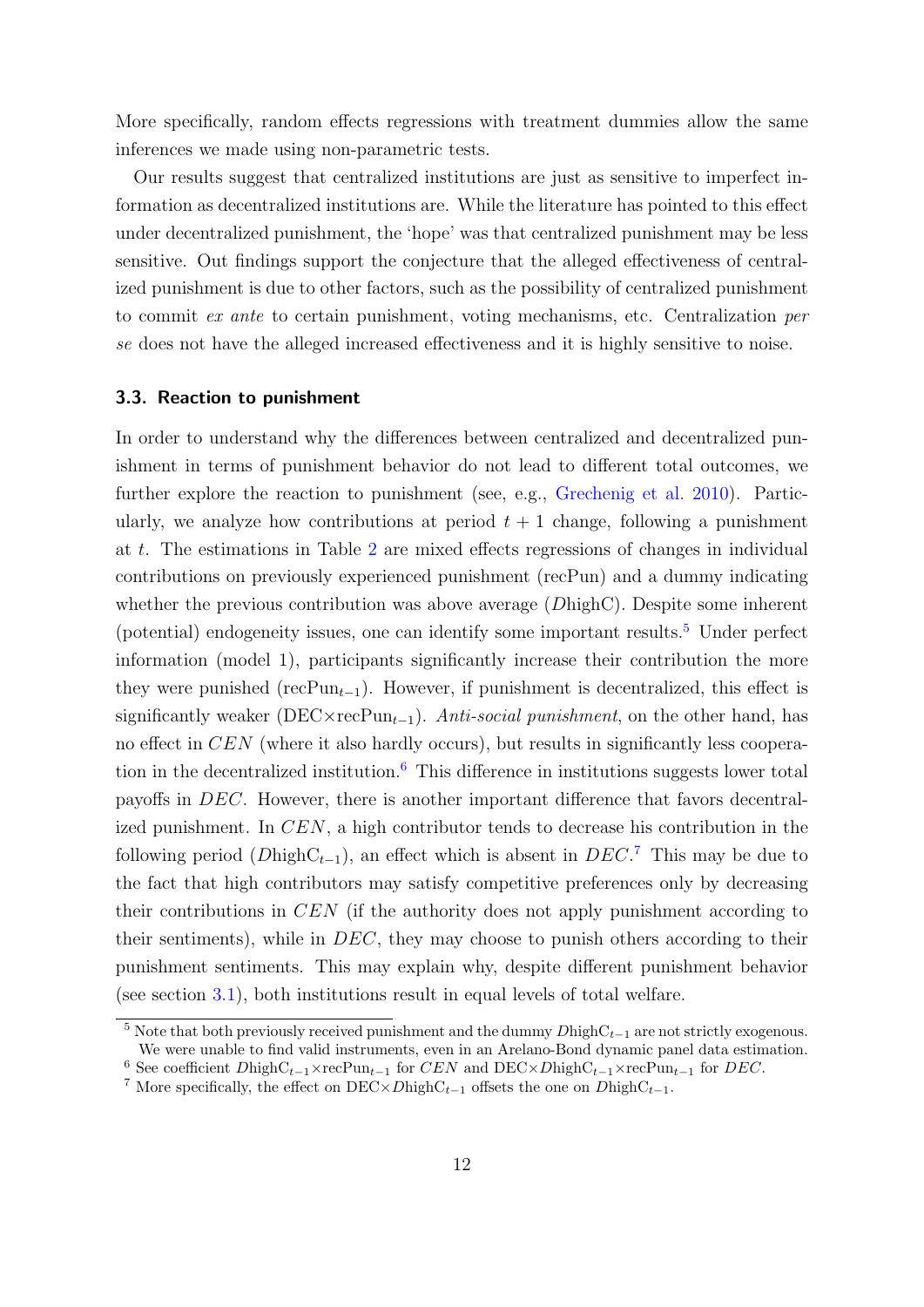Unsurprisingly, under imperfect information, there are less dynamic effects. Again high contributors reduce their contributions in CEN. Also, this effect is significantly different in DEC. However, in DEC, high contributors still significantly reduce their contributions by 4.8337 (Wald-test,  $p = 0.0157$ ).

<span id="page-14-1"></span>

| $\frac{1}{2}$ . Onalige in Contribution         |               |                 |  |  |  |  |
|-------------------------------------------------|---------------|-----------------|--|--|--|--|
| $\Delta$ Contribution                           | (1)           | (2)             |  |  |  |  |
|                                                 | $\lambda = 1$ | $\lambda = 0.5$ |  |  |  |  |
| _cons                                           | 0.0304        | $2.3270***$     |  |  |  |  |
|                                                 | (0.1374)      | (0.3715)        |  |  |  |  |
| DEC                                             | $-0.1687$     | $-0.4410$       |  |  |  |  |
|                                                 | (0.1915)      | (0.5355)        |  |  |  |  |
| $recPun_{t-1}$                                  | $1.2200***$   | $-0.0968$       |  |  |  |  |
|                                                 | (0.0683)      | (0.1261)        |  |  |  |  |
| $DEC \times recPun_{t-1}$                       | $-0.1746*$    | 0.2884          |  |  |  |  |
|                                                 | (0.0970)      | (0.2027)        |  |  |  |  |
| $D$ high $C_{t-1}$                              | $-1.4712***$  | $-6.2251***$    |  |  |  |  |
|                                                 | (0.2652)      | (0.4244)        |  |  |  |  |
| $DEC \times DhighC_{t-1}$                       | $1.0195**$    | $1.3914**$      |  |  |  |  |
|                                                 | (0.4139)      | (0.6080)        |  |  |  |  |
| $D\text{highC}_{t-1}\times \text{recPun}_{t-1}$ | 0.4822        | $-0.0951$       |  |  |  |  |
|                                                 | (0.6466)      | (0.2494)        |  |  |  |  |
| $DEC \times DhighC_{t-1} \times recPun_{t-1}$   | $-2.6192***$  | $-0.3061$       |  |  |  |  |
|                                                 | (0.6894)      | (0.3645)        |  |  |  |  |
| NSubj.                                          | 1856(64)      | 1856(64)        |  |  |  |  |
| chi2                                            | 681.04        | 429.18          |  |  |  |  |
| p                                               | < 0.001       | < 0.001         |  |  |  |  |

Table 2: Change in Contribution

Note: Coefficients (t-statistics) of linear mixed effect regressions including group-wise random effects and subject-wise random effects nested in group effects. Dependent variable  $\Delta$ Contribution is the change in contribution from period  $t - 1$  to t. DEC is a dummy variable equal 1 for treatments with decentralized punishment, recPun<sub>t−1</sub> is the number of punishment points received at  $t-1$ , and dummy DhighC<sub>t−1</sub> equals 1 if the contribution in the previous period was above average. Interaction effects are indicated by  $\times$ , *p*-values are reported as \*  $p < 0.1$ , \*\*  $p < 0.05$ , \*\*\*  $p < 0.01$ .

## <span id="page-14-0"></span>4. Discussion

Centralized punishment institutions have been praised in the economic, legal, and political science literature, with recent support from experimental research. Experiments with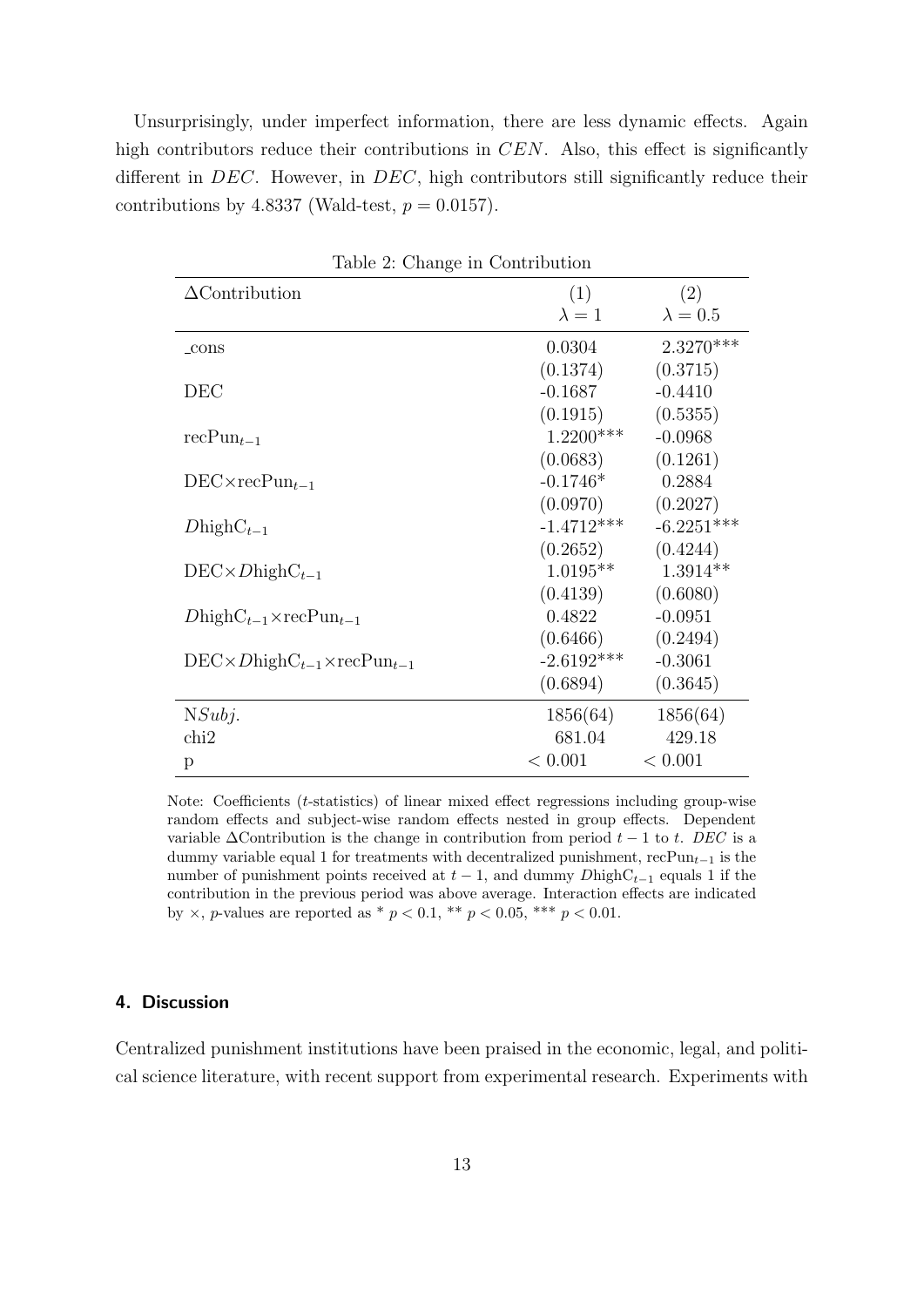formal, centralized punishment regimes suggest higher overall efficiency than decentralized, peer-to-peer punishment. However, it is unclear whether centralization per se is beneficial or whether other institutional differences drive the results. This issue carries over to studies with endogenous institutions, where centralized punishment prevails if it comes with additional advantages [\(Traulsen et al.](#page-19-6) [2012\)](#page-19-6), but loses against decentralized punishment in a ceteris paribus comparison under perfect information [\(Grechenig et al.](#page-17-12) [2013\)](#page-17-12).

Our experiment is designed to test whether centralization per se under perfect and imperfect information affects behavior and outcomes, when imposed exogenously, holding everything else constant. We find no differences in contributions, average punishment, and welfare. Even the patterns over time are fairly similar. This holds despite some significant differences in how contribution behavior is being punished. While centralized authorities do not punish participants who contribute more than average, we observe substantial anti-social punishment if every group member can engage in punishment in DEC. Such anti-social punishment could be driven by competitive preferences or considerations connected to delayed counter-punishment. Dynamically, this results in less effort of the punished subject in the following period, and therefore creates inefficiencies, in addition to the ones resulting from the costs of punishment. However, under centralized punishment an analysis of dynamic behavior also reveals a source of inefficiency. Participants who realize that they contributed more than average tend to reduce their contribution. This could be due to the fact that high contributors cannot apply punishment themselves. In the decentralized institution the same type of participant may choose to increase punishment instead of decreasing his contribution. This may even deter very high contributors from changing their cooperation behavior, thus, in this respect favoring decentralized over centralized punishment. These findings are consistent with studies on different kinds of decentralized punishment which could be interpreted as a partial centralization and which, despite some differences, lead to the same overall profits [\(Nikiforakis et al.](#page-18-10) [2010,](#page-18-10) [Leibbrandt et al.](#page-18-11) [2012\)](#page-18-11).

When comparing perfect information to imperfect information, we show that cooperation and total earnings are significantly lower in noisy environment. While this has been analyzed with regard to decentralized punishment [\(Grechenig et al.](#page-17-3) [2010,](#page-17-3) [Ambrus](#page-16-1) [and Greiner](#page-16-1) [2012\)](#page-16-1), the hope was that centralized punishment may be less sensitive. Comparing the two punishment institutions, we find that they are highly and equally sensitive to noise, such that cooperation and total profits significantly and substantially decrease under imperfect information.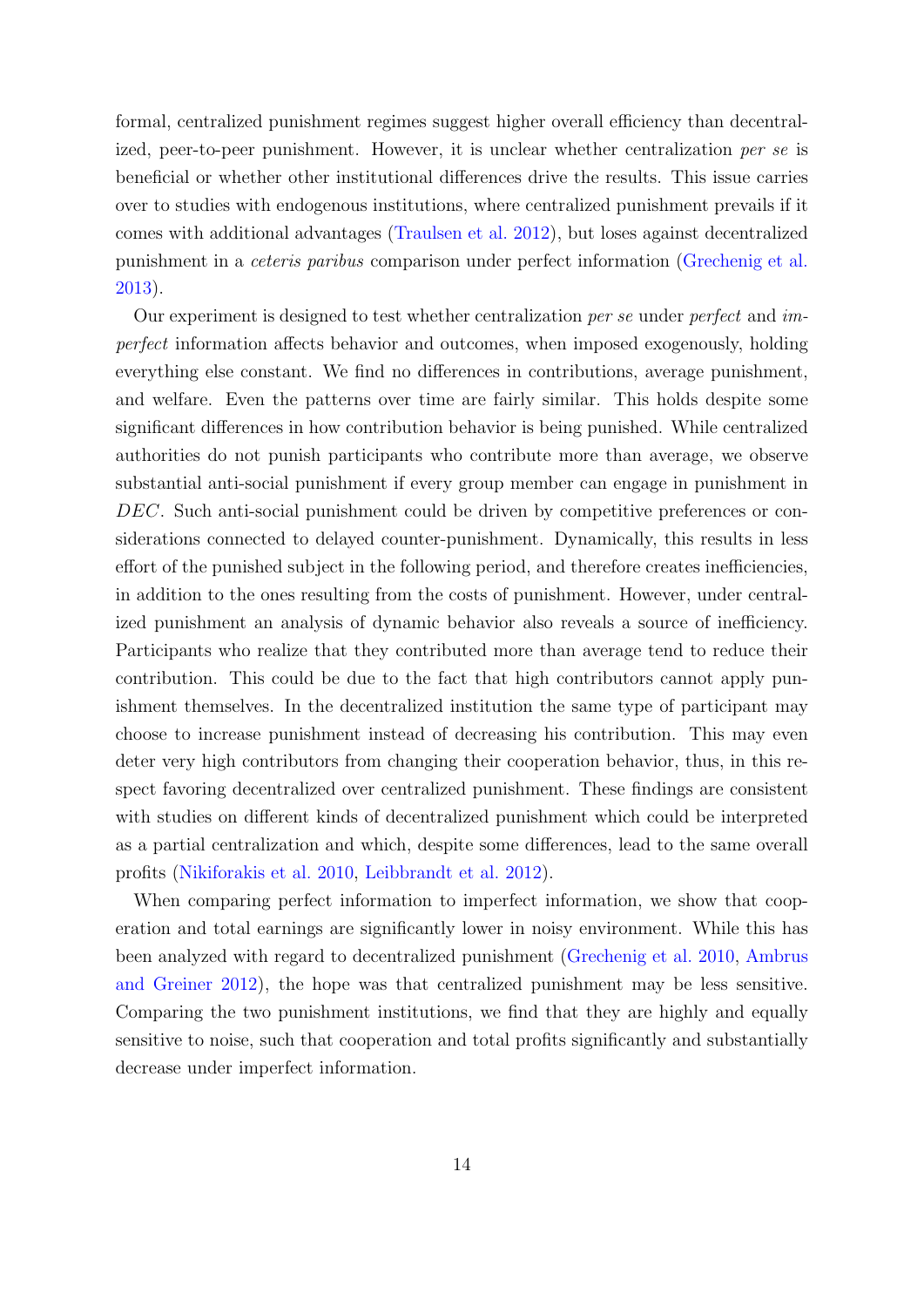While we find substantial differences in behavior, our results clearly reject the notion that the monopolization of the punishment power itself has positive effects. However, both institutions have different causes and sources of inefficiencies. This raises the question whether in an interaction with other environmental aspects, one institution may become more effective in enforcing cooperation than the other.

### Acknowledgements

We thank the Max Planck Society for financial support. We also thank Christoph Engel, Bruno Frey, Ben Greiner, Werner Güth, Oliver Kirchkamp, Marco Kleine, Andreas Leibbrandt, Andreas Nicklisch, Axel Ockenfels, Ro'i Zultan, the participants of the ESA meeting New York 2012 and the participants of seminars in Bonn for helpful comments and discussion.

## References

- <span id="page-16-1"></span>Ambrus, A. and B. Greiner (2012, September). Imperfect public monitoring with costly punishment: An experimental study. American Economic Review 102 (7), 3317–32.
- <span id="page-16-2"></span>Andreoni, J. and L. Gee (2012). Gun for hire: Does delegated enforcement crowd out peer punishment in giving to public goods? Journal of Public Economics 96 (11-12), 1036–1046.
- <span id="page-16-5"></span>Baldassarri, D. and G. Grossman (2011). Centralized sanctioning and legitimate authority promote cooperation in humans. Proceedings of the National Academy of Sciences of the United States of America  $108(27)$ , 1–5.
- <span id="page-16-3"></span>Bowles, S. (2003). Microeconomics: Behavior, institutions, and evolution. Princeton: Princeton University Press.
- <span id="page-16-0"></span>Clotfelter, C. T. (1978). Private security and the public safety. Journal of Urban Economics  $5(3)$ , 388-402.
- <span id="page-16-4"></span>Engel, C. and B. Irlenbusch (2010). Turning the Lab into Jeremy Bentham's Panopticon - The Effect of Punishment on Offenders and Non-Offenders. MPI Collective Goods Preprint 2010/06.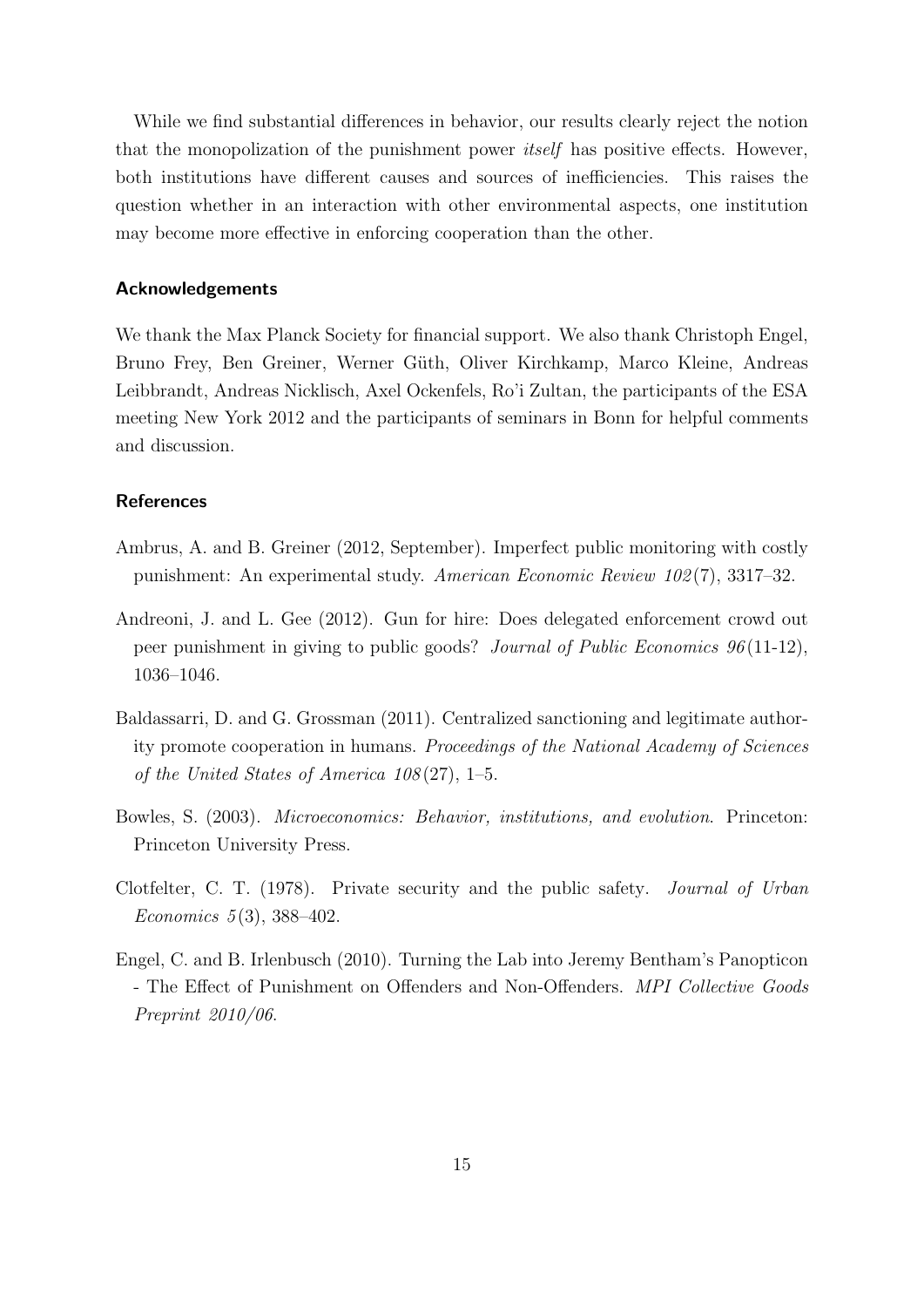- <span id="page-17-9"></span>Engel, C. and B. Rockenbach (2009). We are not alone: the impact of externalities on public good provision. Preprints of the Max Planck Institute for Research on Collective Goods 2009,29, Bonn.
- <span id="page-17-7"></span>Fehr, E. and U. Fischbacher (2004). Third-party punishment and social norms. Evolution and Human Behavior 25, 63–87.
- <span id="page-17-0"></span>Fehr, E. and S. Gächter (2000). Cooperation and punishment in public goods experiments. American Economic Review 90(4), 980–994.
- <span id="page-17-10"></span>Fischbacher, U. (2007). z-Tree: Zurich toolbox for ready-made economic experiments. Experimental Economics  $10(2)$ , 171–178.
- <span id="page-17-1"></span>Gächter, S., E. Renner, and M. Sefton (2008). The long-run benefits of punishment. Science 322 (December), 2008.
- <span id="page-17-3"></span>Grechenig, K., A. Nicklisch, and C. Thöni (2010). Punishment Despite Reasonable Doubt - A Public Goods Experiment with Sanctions Under Uncertainty. Journal of Empirical Legal Studies  $7(4)$ , 847–867.
- <span id="page-17-12"></span>Grechenig, K., A. Nicklisch, and C. Thöni (2013). Information-sensitive leviathans: The emergence of centralized punishment. mimeo.
- <span id="page-17-11"></span>Greiner, B. (2004). An online recruitment system for economic experiments. In K. Kremer and V. Macho (Eds.), Forschung und wissenschaftliches Rechnen (GWDG Beric ed.)., pp.  $1-15$ . Göttingen.
- <span id="page-17-8"></span>Guala, F. (2012). Reciprocity: Weak or strong? what punishment experiments do (and do not) demonstrate. Behavioral and Brain Sciences 35 (01), 45–59.
- <span id="page-17-6"></span>Guillen, P., C. Schwieren, and G. Staffiero (2007). Why feed the leviathan? Public Choice 130, 115–128. 10.1007/s11127-006-9075-3.
- <span id="page-17-2"></span>Herrmann, B., C. Thöni, and S. Gächter (2008). Antisocial punishment across societies. Science 319(5868), 1362–1367.
- <span id="page-17-5"></span>Kosfeld, M. and A. Riedl (2004). The design of (de)centralized punishment institutions for sustaining cooperation. Tinbergen Institute Discussion TI 2004-025/1.
- <span id="page-17-4"></span>Kube, S. and C. Traxler (2011). The Interaction of Legal and Social Norm Enforcement. Journal of Public Economic Theory 13 (2006), 639–660.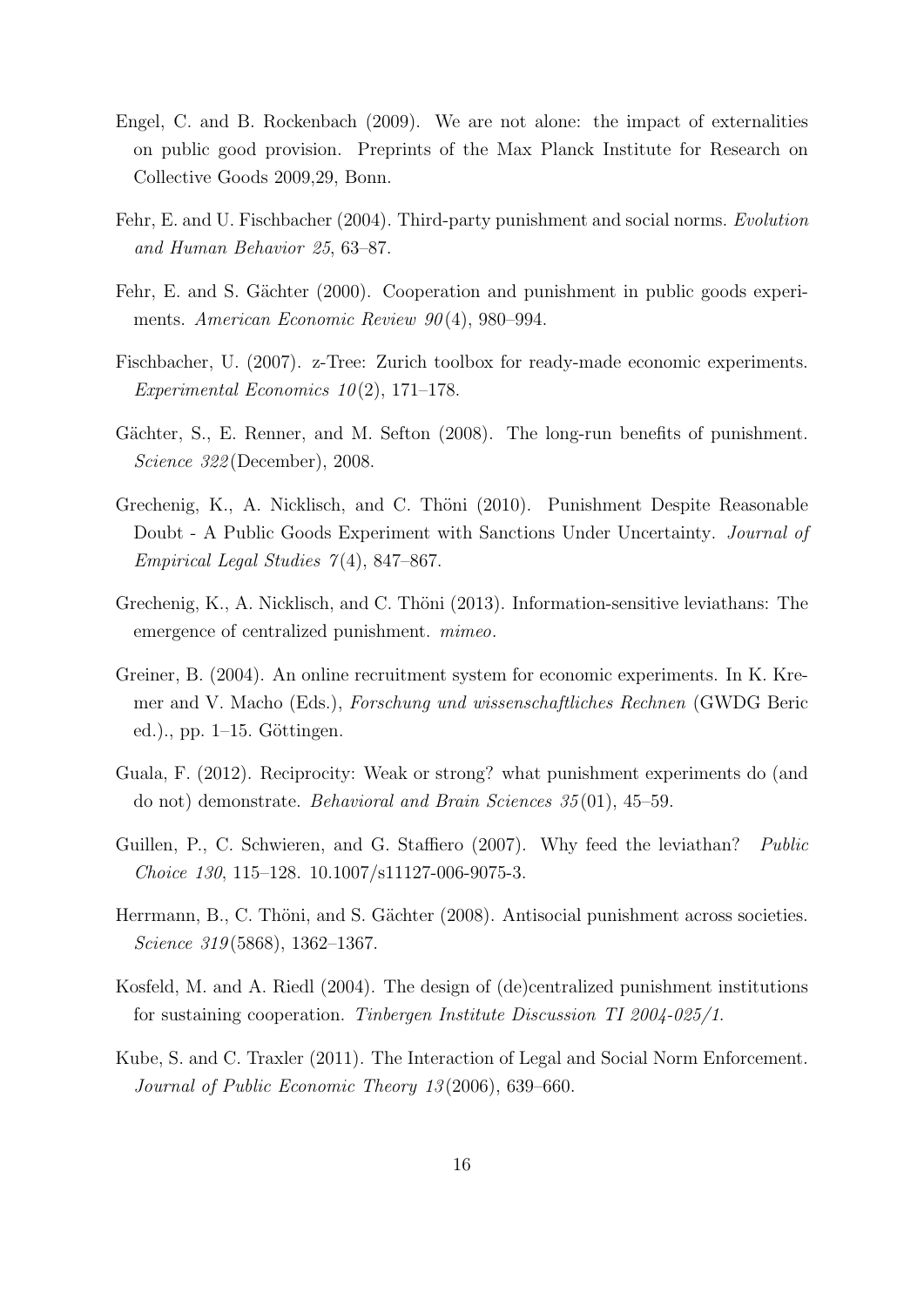- <span id="page-18-8"></span>Leibbrandt, A. and R. López-Pérez  $(2011)$ . The dark side of altruistic third-party punishment. Journal of Conflict Resolution 55, 761–784.
- <span id="page-18-9"></span>Leibbrandt, A. and R. López-Pérez (2012). An exploration of third and second party punishment in ten simple games. Journal of Economic Behavior  $\mathcal{C}$  Organization  $\mathcal{S}(\mathcal{A}(3))$ , 753–766.
- <span id="page-18-11"></span>Leibbrandt, A., A. Ramalingam, L. Sääksvuori, and J. M. Walker (2012). Broken punishment networks in public goods games: Experimental evidence. Jena economic research papers 2012,004, Jena.
- <span id="page-18-6"></span>Nelissen, R. M. A. and M. Zeelenberg (2009). Moral emotions as determinants of thirdparty punishment: Anger, guilt, and the funcitons of altruistic sanctions. Judgement and Decision Making  $\frac{1}{4}(7)$ , 543–553.
- <span id="page-18-3"></span>Nikiforakis, N. (2008). Punishment and counter-punishment in public good games: Can we really govern ourselves? Journal of Public Economics 92, 91–112.
- <span id="page-18-2"></span>Nikiforakis, N. (2013). Self-Governance through Altruistic Punishment? In Social Dilemmas: New Perspectives on Reward and Punishment. New York: Oxford University Press (forthcoming).
- <span id="page-18-10"></span>Nikiforakis, N., H.-T. Normann, and B. Wallace (2010, January). Asymmetric enforcement of cooperation in a social dilemma. Southern Economic Journal 76 (3), 638–659.
- <span id="page-18-4"></span>Nikiforakis, N., C. Noussair, and T. Wilkening (2012). Normative conflict and feuds: The limits of self-enforcement. Journal of Public Economics 96 (9-10), 797–807.
- <span id="page-18-7"></span>O'Gorman, R., J. Henrich, and M. Van Vugt (2009, January). Constraining free riding in public goods games: designated solitary punishers can sustain human cooperation. Proceedings. Biological sciences / The Royal Society 276 (1655), 323–9.
- <span id="page-18-1"></span>Ostrom, E., J. Walker, and R. Gardner (1992). Covenants with and without a sword: Self-governance is possible. American Political Science Review 86 (2), 404–417.
- <span id="page-18-0"></span>Polinsky, A. M. (1980). Private versus Public Enforcement of Fines. The Journal of Legal Studies  $9(1)$ , 105-127.
- <span id="page-18-5"></span>Putterman, L., J.-R. Tyran, and K. Kamei (2011, October). Public goods and voting on formal sanction schemes. Journal of Public Economics 95 (9-10), 1213–1222.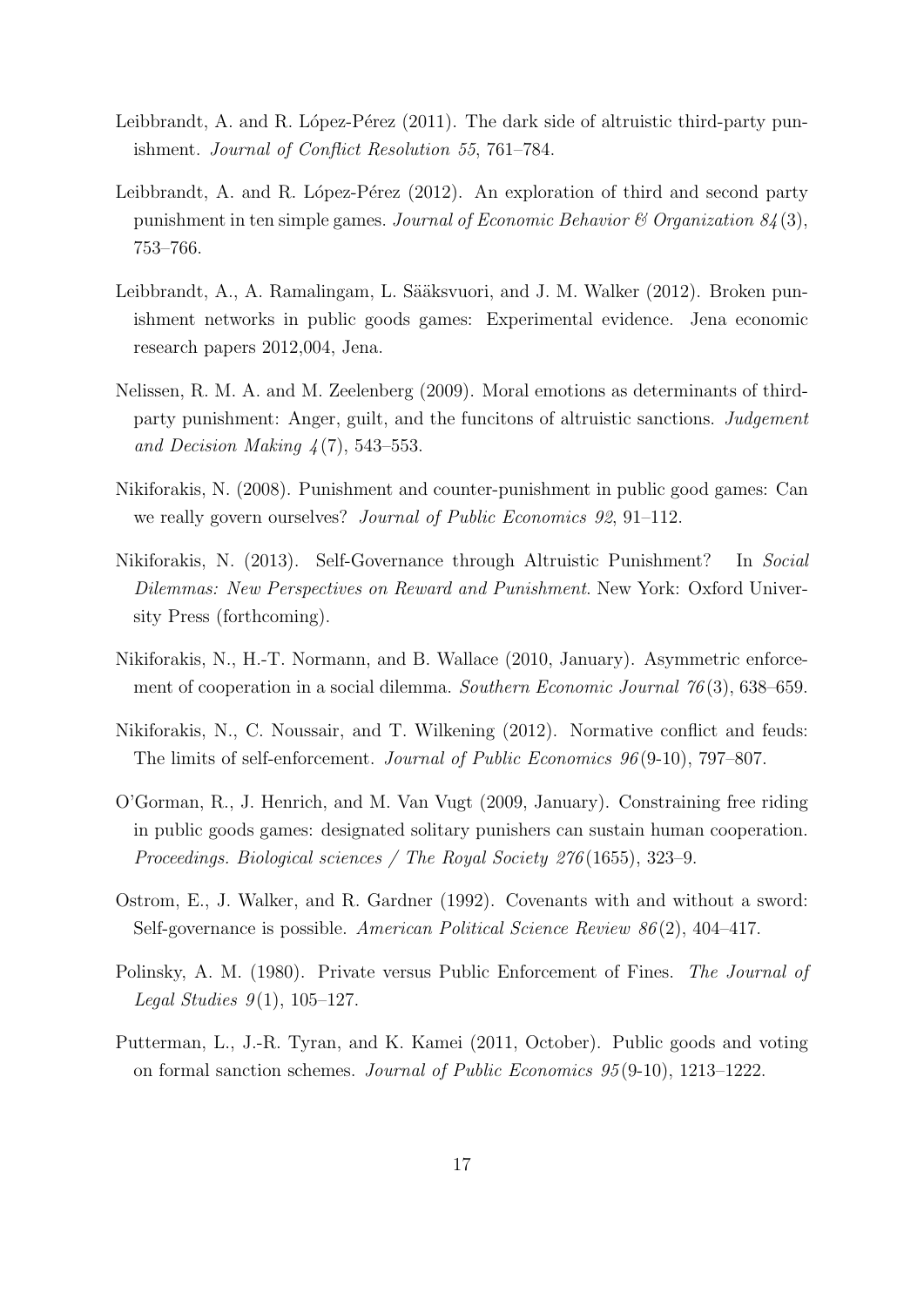- <span id="page-19-5"></span>Sahlins, M. (1972). Stone Age Economics. Routledge Classic Ethnographies Series. New York.
- <span id="page-19-3"></span>Sutter, M., S. Haigner, and M. G. Kocher (2010, April). Choosing the Carrot or the Stick? Endogenous Institutional Choice in Social Dilemma Situations. Review of Economic Studies 77, 1540–1566.
- <span id="page-19-6"></span>Traulsen, A., T. Röhl, and M. Milinski (2012, September). An economic experiment reveals that humans prefer pool punishment to maintain the commons. *Proceedings* of the Royal Society B  $279(1743)$ , 3716–21.
- <span id="page-19-4"></span>Turnbull, C. (1962). The forest people. Anchor books. Simon and Schuster.
- <span id="page-19-2"></span>Tyran, J.-R. and L. P. Feld (2006, March). Achieving Compliance when Legal Sanctions are Non-deterrent. Scandinavian Journal of Economics 108 (1), 135–156.
- <span id="page-19-0"></span>Weber, M. (1919). Politics as a vocation. In H. H. Gerth and C. W. Mills (Eds.), *Essays* in Sociology. New York: Oxford University Press. Translated reprint (1958).
- <span id="page-19-1"></span>Yamagishi, T. (1986). The provision of a sanctioning system as a public good. Journal of Personality and Social Psychology 51 (1), 110–116.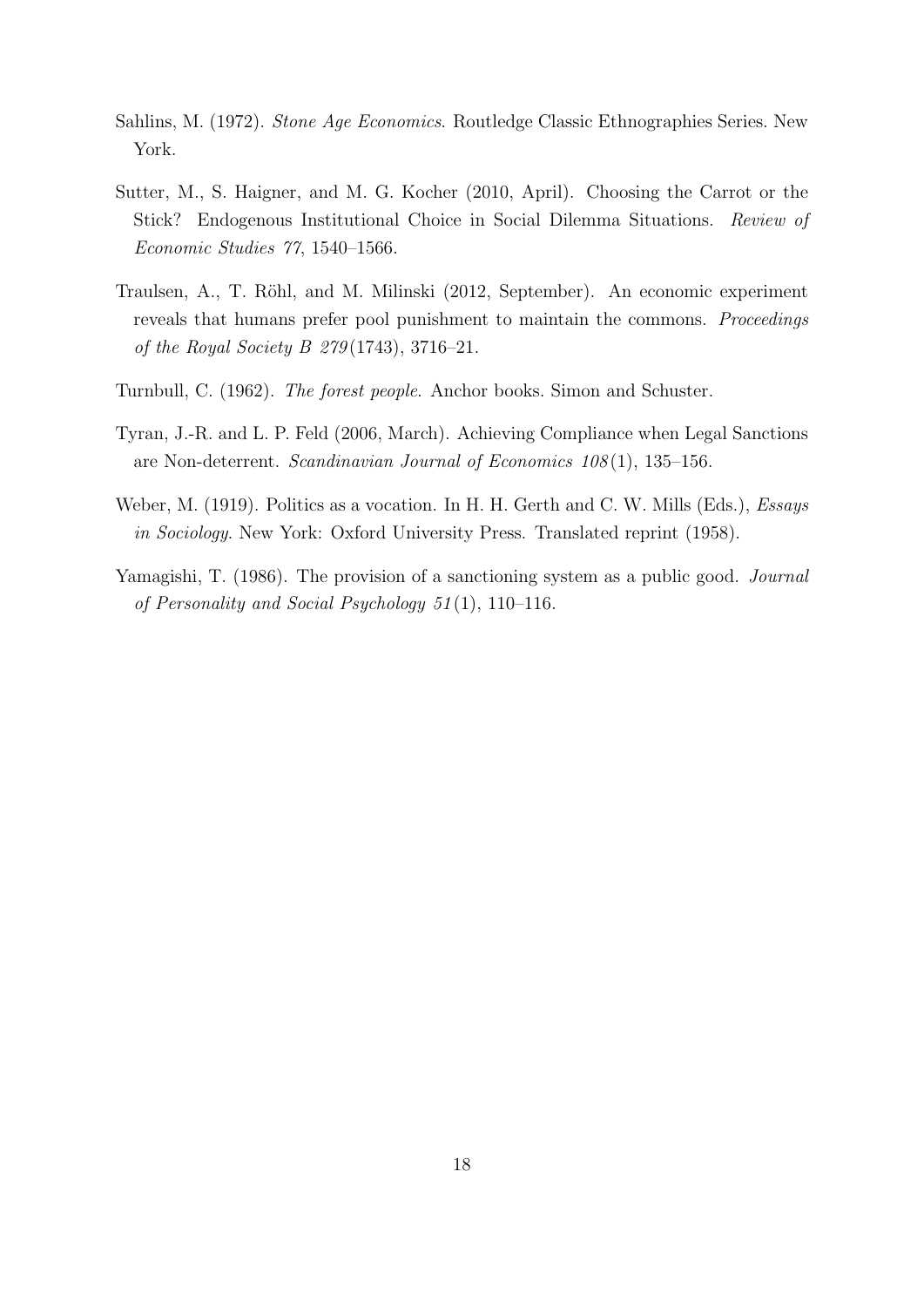## APPENDIX

## A. Tests per round

(For review purposes only.)

|                         | $\alpha$ , $\alpha$ , $\alpha$<br>$\text{Ho: } \text{Contribution}(\text{Teat1}) = \text{Contribution}(\text{Teat2})$ |                                       |                |                    |  |  |  |
|-------------------------|-----------------------------------------------------------------------------------------------------------------------|---------------------------------------|----------------|--------------------|--|--|--|
|                         | for each treatment 8 independent observations                                                                         |                                       |                |                    |  |  |  |
|                         | $p$ -value $=$                                                                                                        |                                       |                |                    |  |  |  |
| Period                  | $DE\overline{C1}$ vs. $CEN1$                                                                                          | $\overline{DEC.5 \text{ vs. } CEN.5}$ | DEC1 vs. DEC.5 | $CEN1$ vs. $CEN.5$ |  |  |  |
| $\overline{\text{all}}$ | 0.8335                                                                                                                | 0.7527                                | 0.0117         | 0.0086             |  |  |  |
| $\mathbf 1$             | 0.1264                                                                                                                | 0.4923                                | 0.0306         | 0.6353             |  |  |  |
| $\overline{2}$          | 0.4929                                                                                                                | 0.3177                                | 0.0134         | 0.0580             |  |  |  |
| $\overline{3}$          | 0.5621                                                                                                                | 0.3174                                | 0.0116         | 0.0153             |  |  |  |
| $\overline{4}$          | 0.5609                                                                                                                | 0.3166                                | 0.0044         | 0.0204             |  |  |  |
| $\overline{5}$          | 0.8693                                                                                                                | 0.3439                                | 0.0027         | 0.0300             |  |  |  |
| $\overline{6}$          | 0.7422                                                                                                                | 0.6355                                | 0.0084         | 0.0262             |  |  |  |
| $\overline{7}$          | 0.4002                                                                                                                | 0.6726                                | 0.0153         | 0.0189             |  |  |  |
| $\overline{8}$          | 0.3238                                                                                                                | 0.7918                                | 0.0117         | 0.0103             |  |  |  |
| $\overline{9}$          | 0.6852                                                                                                                | 0.8746                                | 0.0110         | 0.0105             |  |  |  |
| $\overline{10}$         | 0.3983                                                                                                                | 0.6733                                | 0.0111         | 0.0298             |  |  |  |
| $\overline{11}$         | 0.7010                                                                                                                | 0.6737                                | 0.0114         | 0.0170             |  |  |  |
| $\overline{12}$         | 1.0000                                                                                                                | 0.6719                                | 0.0142         | 0.0342             |  |  |  |
| $\overline{13}$         | 0.4655                                                                                                                | 0.5268                                | 0.0139         | 0.0266             |  |  |  |
| 14                      | 0.7017                                                                                                                | 0.4613                                | 0.0090         | 0.0059             |  |  |  |
| $\overline{15}$         | 0.2972                                                                                                                | 0.4005                                | 0.0112         | 0.0061             |  |  |  |
| $\overline{16}$         | 0.7014                                                                                                                | 0.3703                                | 0.0129         | 0.0055             |  |  |  |
| 17                      | 0.7017                                                                                                                | 0.6355                                | 0.0176         | 0.0055             |  |  |  |
| $\overline{18}$         | 0.7826                                                                                                                | 0.3710                                | 0.0268         | 0.0059             |  |  |  |
| 19                      | 0.9519                                                                                                                | 0.7128                                | 0.0121         | 0.0047             |  |  |  |
| 20                      | 0.7713                                                                                                                | 0.7524                                | 0.0105         | 0.0069             |  |  |  |
| 21                      | 0.7984                                                                                                                | 0.6355                                | 0.0096         | 0.0076             |  |  |  |
| $\overline{22}$         | 0.6095                                                                                                                | 0.3987                                | 0.0102         | 0.0070             |  |  |  |
| 23                      | 0.5463                                                                                                                | 0.2056                                | 0.0095         | 0.0012             |  |  |  |
| $\overline{24}$         | 0.8358                                                                                                                | 0.2247                                | 0.0095         | 0.0008             |  |  |  |
| $\overline{25}$         | 0.7627                                                                                                                | 0.5271                                | 0.0105         | 0.0014             |  |  |  |
| $\overline{26}$         | 0.3008                                                                                                                | 0.8328                                | 0.0102         | 0.0021             |  |  |  |
| $\overline{27}$         | 0.5651                                                                                                                | 0.7120                                | 0.0104         | 0.0025             |  |  |  |
| $\overline{28}$         | 0.5651                                                                                                                | 0.1860                                | 0.0121         | 0.0024             |  |  |  |
| $\overline{29}$         | 0.8558                                                                                                                | 0.8744                                | 0.0105         | 0.0046             |  |  |  |
| $\overline{30}$         | 0.3978                                                                                                                | 0.8324                                | 0.0109         | 0.0025             |  |  |  |

|          |  | Table 3: Contributions - Two-sample Wilcoxon rank-sum (Mann-Whitney) test, group |  |
|----------|--|----------------------------------------------------------------------------------|--|
| averages |  |                                                                                  |  |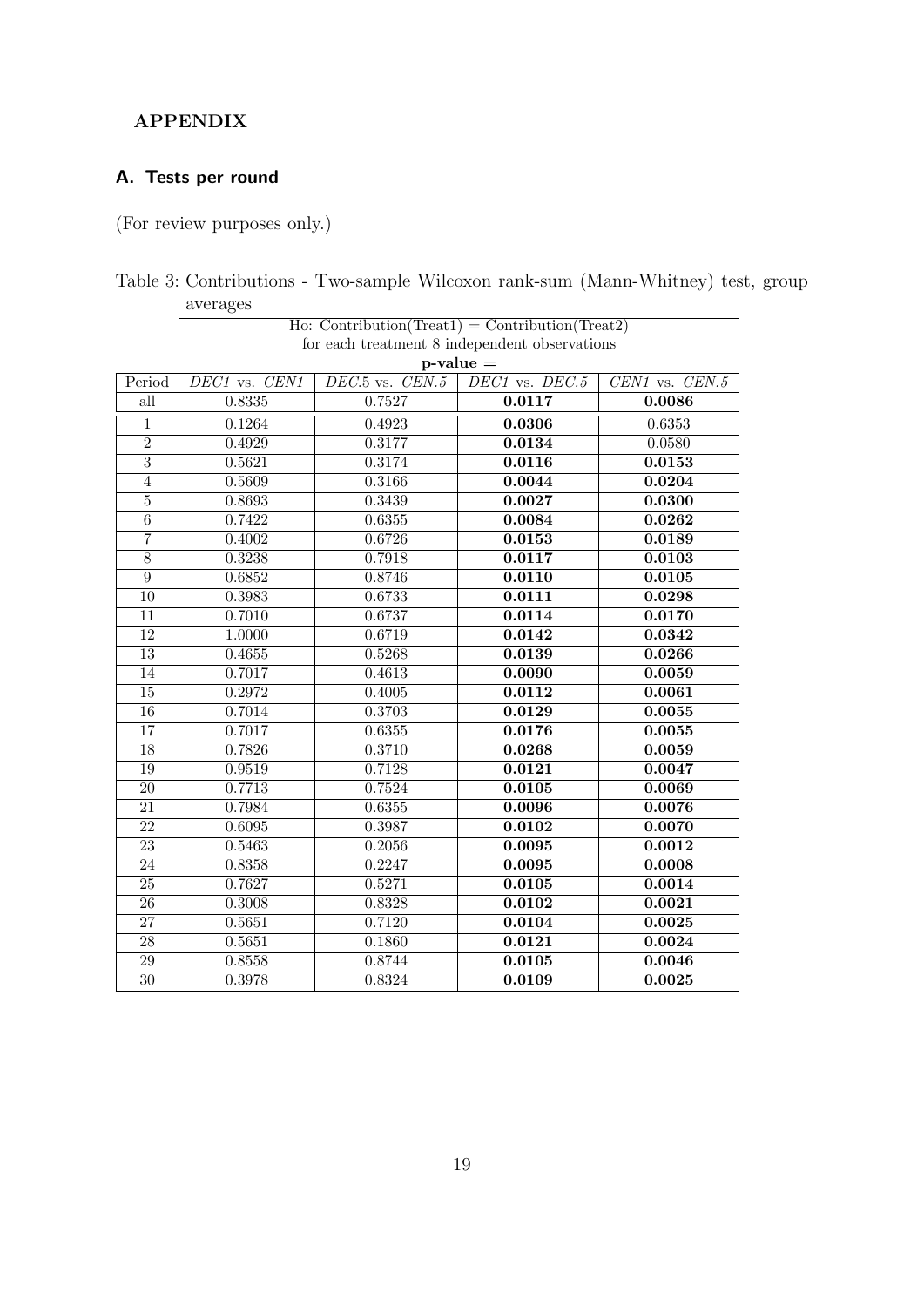|                 | $\text{Ho: Profit}(\text{Treat1}) = \text{Profit}(\text{Treat2})$ |                     |                    |                    |  |  |
|-----------------|-------------------------------------------------------------------|---------------------|--------------------|--------------------|--|--|
|                 | for each treatment 8 independent observations                     |                     |                    |                    |  |  |
|                 | $p$ -value $=$                                                    |                     |                    |                    |  |  |
| Period          | $\overline{DEC1}$ vs. $\overline{CEN1}$                           | $DEC.5$ vs. $CEN.5$ | $DEC1$ vs. $DEC.5$ | $CEN1$ vs. $CEN.5$ |  |  |
| all             | 0.6744                                                            | 0.9164              | 0.0587             | 0.0033             |  |  |
| $\overline{1}$  | 0.1415                                                            | 1.000               | 0.2480             | 0.7527             |  |  |
| $\overline{2}$  | 0.2480                                                            | 0.8336              | 0.2076             | 0.9164             |  |  |
| $\overline{3}$  | 0.7520                                                            | 0.2069              | 0.2473             | 0.5984             |  |  |
| $\overline{4}$  | 0.7120                                                            | 0.4942              | 0.0738             | 0.2072             |  |  |
| $\overline{5}$  | 0.2278                                                            | 0.2936              | 0.3166             | 0.1247             |  |  |
| $\overline{6}$  | 0.4428                                                            | 0.1556              | 0.0919             | 0.0342             |  |  |
| $\overline{7}$  | 0.2866                                                            | 0.3717              | 0.0205             | 0.0105             |  |  |
| $\overline{8}$  | 0.2278                                                            | 0.5286              | 0.0740             | 0.0190             |  |  |
| $\overline{9}$  | 0.1970                                                            | 0.9581              | 0.2059             | 0.0056             |  |  |
| $\overline{10}$ | 0.5628                                                            | 0.5632              | 0.0550             | 0.2042             |  |  |
| 11              | 0.5836                                                            | 0.5990              | 0.5982             | 0.2441             |  |  |
| 12              | 0.5749                                                            | 0.8335              | 0.2897             | 0.0721             |  |  |
| 13              | 0.4002                                                            | 0.2926              | 0.0484             | 0.2463             |  |  |
| 14              | 0.5463                                                            | 0.7527              | 0.0172             | 0.0152             |  |  |
| $\overline{15}$ | 0.1645                                                            | 0.3181              | 0.0235             | 0.0917             |  |  |
| $\overline{16}$ | 0.6293                                                            | 0.4619              | 0.0309             | 0.0082             |  |  |
| $\overline{17}$ | 0.8479                                                            | 0.6742              | 0.0081             | 0.0040             |  |  |
| 18              | 0.8984                                                            | 0.9580              | 0.0666             | 0.0055             |  |  |
| 19              | 0.9519                                                            | 0.5992              | 0.0251             | 0.0164             |  |  |
| 20              | 0.8170                                                            | 0.9581              | 0.0142             | 0.0081             |  |  |
| 21              | 0.7629                                                            | 0.5990              | 0.0427             | 0.0040             |  |  |
| $\overline{22}$ | 0.9519                                                            | 0.5990              | 0.0327             | 0.0105             |  |  |
| $\overline{23}$ | 0.6293                                                            | 0.1031              | 0.0131             | 0.0025             |  |  |
| $\overline{24}$ | 0.8984                                                            | 0.1270              | 0.0131             | 0.0009             |  |  |
| $\overline{25}$ | 0.5871                                                            | 0.3717              | 0.1658             | 0.0014             |  |  |
| $\overline{26}$ | 0.4436                                                            | 0.6731              | 0.0250             | 0.0018             |  |  |
| $\overline{27}$ | 0.7629                                                            | 0.2929              | 0.0056             | 0.0028             |  |  |
| $\overline{28}$ | 0.6095                                                            | 0.0312              | 0.0077             | 0.0008             |  |  |
| $\overline{29}$ | 0.7629                                                            | 1.0000              | 0.0105             | 0.0040             |  |  |
| $\overline{30}$ | 0.4690                                                            | 0.3177              | 0.0105             | 0.0131             |  |  |

Table 4: Profits - Two-sample Wilcoxon rank-sum (Mann-Whitney) test, group averages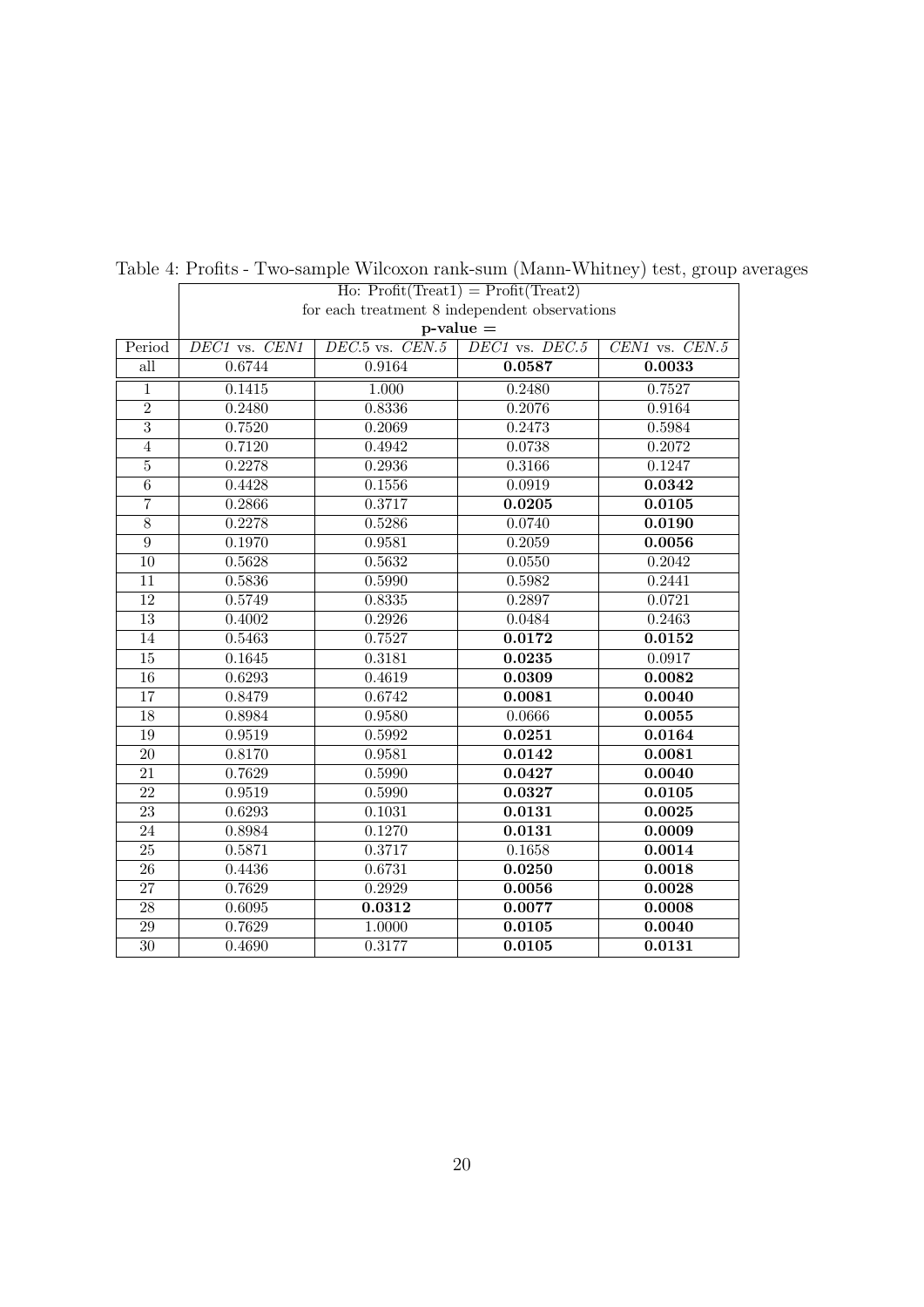## B. Experimental Instructions

This is a translation of the original German instructions. Differences in instructions are highlighted.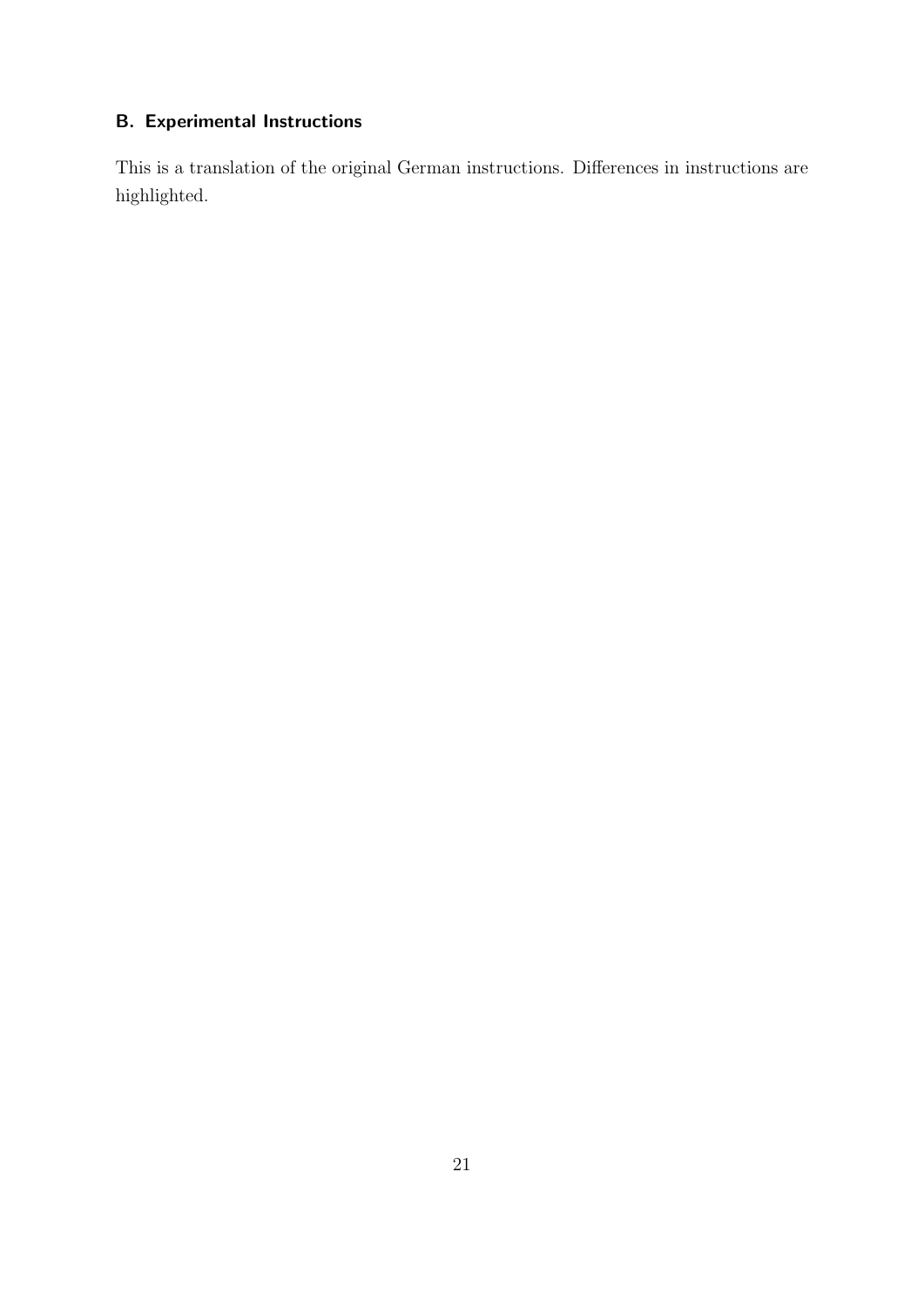### Figure 4: Instructions

General Instructions for Participants

You are about to take part in an economic experiment. If you read the following instructions carefully, you can earn a substantial amount of money, depending on the decisions you make. It is therefore very important that you read these instructions carefully.

The instructions you have received from us serve your own private information only. During the experiment, any communication whatsoever is forbidden. If you have any questions, please ask us. Disobeying this rule will lead to exclusion from the experiment and from any payments.

During the experiment, we speak not of Euro, but instead of Taler. Your entire income is hence initially calculated in Taler. The total number of Taler you earn during the experiment is converted into Euro at the end, at the rate of

### 1 Taler = 1 Eurocent.

At the end, you will be paid in cash the amount of Taler you have earned during the experiment, in addition to 2.5 Euro for taking part.

The experiment is divided into different periods. In total, there are 30 periods. Participants are divided into groups of five, so your group has another four participants, plus yourself. During these 30 periods, the constellation of your group of five remains unchanged. You are therefore in the same group with the same participants for 30 periods. In each period, you and the other participants in your group will be assigned a random identification number. Please note, however, that this number changes randomly in each round. Group members are therefore not identifiable beyond the respective periods. At the beginning, each of the five participants is randomly assigned a role for the duration of the entire experiment. Four participants make decisions in the role of A, and one in the role of B. You keep your role during the entire experiment.

The exact procedure of the experiment is described on the following pages.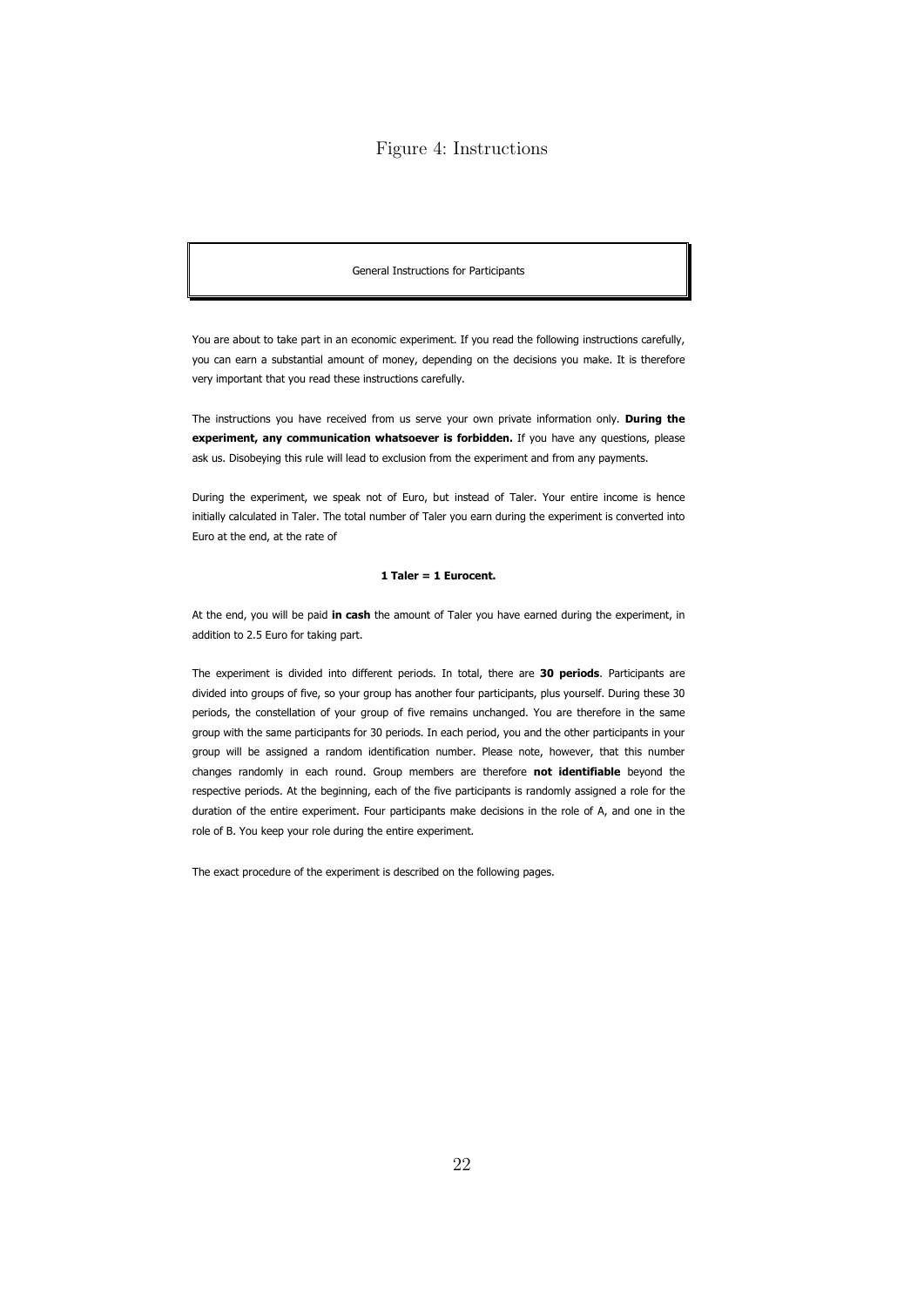Each of the 30 periods has two stages.

### Stage 1: Contribution to the Project

### Participant A:

At the beginning of each period, each of the four A participants receives an endowment of 20 Taler. Each A player has to decide how many of the 20 Taler to keep and how many to contribute to the project. All even numbers are possible contributions, i.e., 0, 2, 4, 6, ..., 18, 20. All A participants in your group make their respective decisions simultaneously and independently.

After this, the incomes from Stage 1 are calculated:

For each Taler that you keep, you receive exactly one Taler. For each Taler that you and the other participants have invested in the project, each participant receives 0.4 Taler. (Every Taler you invest in the project hence raises the income of each A participant by 0.4 Taler. Conversely, every Taler another participant has invested in the project raises your own income by 0.4 Taler):

Your income from Stage 1 (Participant A) is: +20 – your contribution to the joint project

+ 0.4\* total sum of the contributions to the project

The income from the project is calculated by this formula for all four group members.

### Participant B:

Participants in the B role do not receive any endowment, nor can they contribute anything to the project. Each participant receives 0.4 times the total sum of the contributions to the project. (For every Taler a participant A invests in the project, participant B hence pays 0.4 Taler):

Your income from Stage 1 (Participant B) is: + 0.4\* total sum of the contributions to the project

Please note: Each of the five participants of a group draws the same income from the project, namely 0.4 times the total sum of the contributions to the project, independently of the role they played and of what they invested.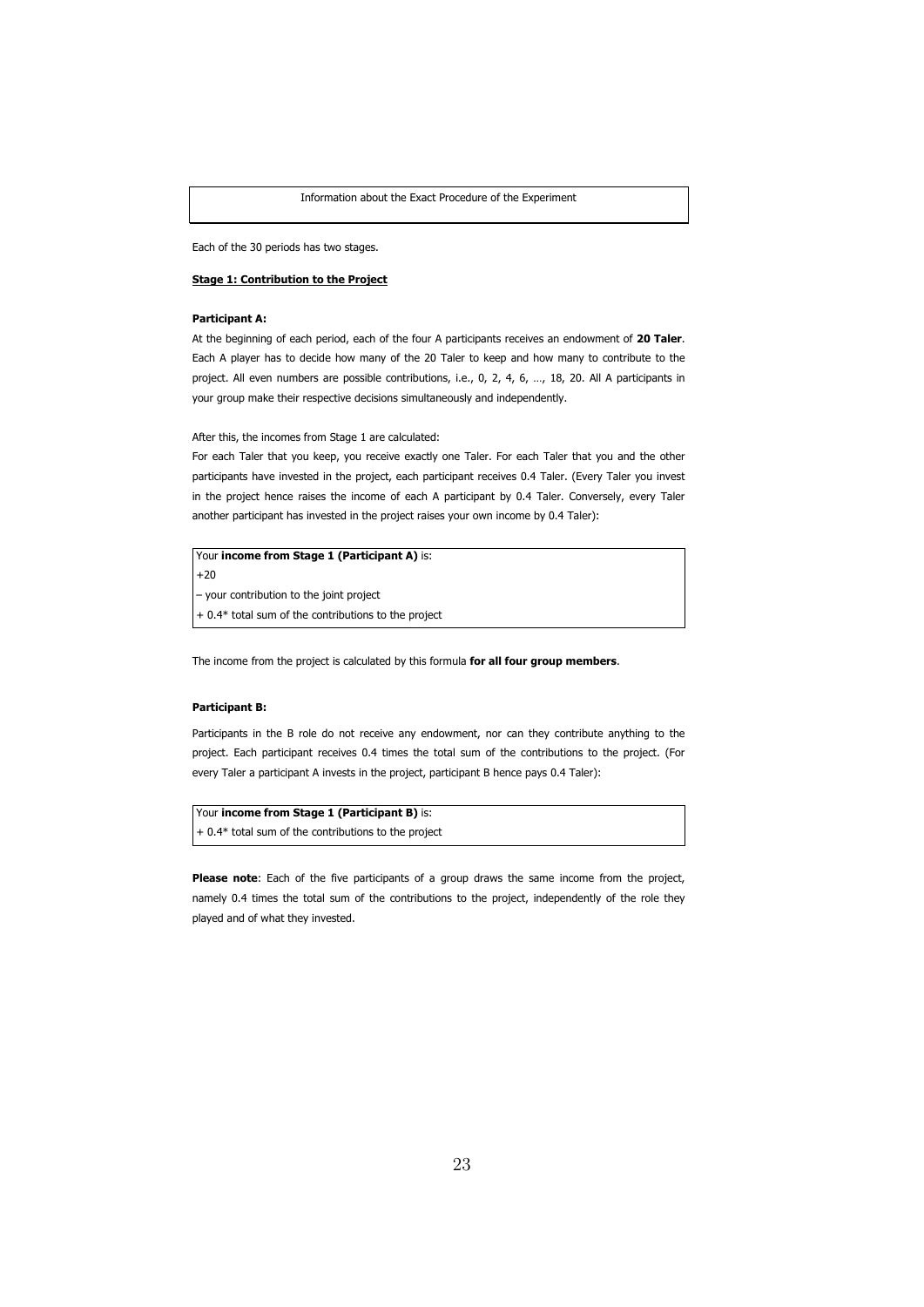#### Stage 2: Points Subtracted

### (RULES FOR 50 %, ADDITIONAL INSTRUCTIONS IN GREY)

#### Information

At the beginning of Stage 2, all participants (roles A & B) are informed about the contributions of the (other) A participants to the project. This information (called a "signal") has a 50 % chance of being correct. In other words, in 5 out of 10 cases, the number corresponds to the exact contribution. In the other 5 out of 10 cases, participants see just another random number that does not correspond to the exact contribution. (Any other number apart from the exact contribution has the same chance of appearing; further, all participants receive the same information – except for the person whose contribution is being dealt with – and hence see the same number.)

In stage 2 of every round, all A participants receive an additional 10 Taler. The B participant receives 40 Taler in the second stage of every round.

#### (RULES FOR DEC)

### Distribution of subtraction points

Each participant A can reduce the income of other A participants by distributing up to 10 subtraction points. Each of these subtraction points, given by one participant A to another, reduces the latter's income by 3 Taler. Similarly, each subtraction point distributed costs the distributor 1 Taler and the participant B a further Taler. You keep all subtraction points that have not been distributed.

#### Income from the Round

A participant A's income from the round (stages 1 & 2) is therefore:

+ income from stage 1

+ 10 Taler (additional endowment)

- 3 \* the sum of the subtraction points received from the other A participants

- the sum of the subtraction points distributed to other A participants by the A participants

### (RULES FOR CEN)

#### Distribution of subtraction points

By distributing up to 40 subtraction points, participant **B** can reduce the income of A participants. Each subtraction point distributed to an A participant by participant B reduces A's income by 3 Taler. At the same time, each subtraction point distributed costs participant B 1 Taler, and every participant A 1/3 Taler (except the one who received the subtraction point). B can give a single A participant a maximum of 30 penalty points. You keep all subtraction points that have not been distributed.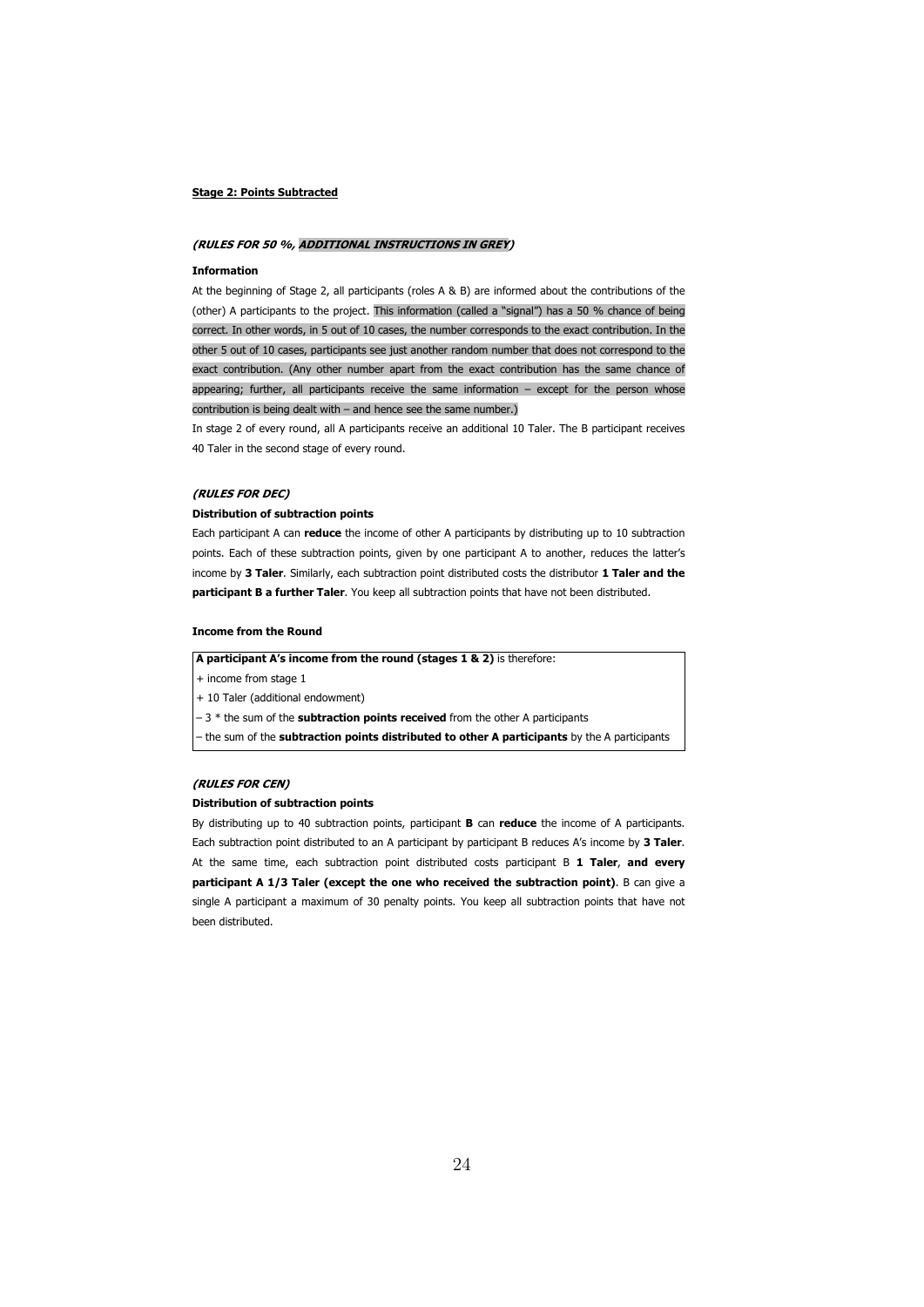### Income from the Round

A participant A's income from the round (stages 1 & 2) is therefore:

+ income from stage 1

+ 10 Taler (additional endowment)

 $-3$  \* the sum of the **subtraction points received** from participant B

 $-1/3$  \* the sum of the subtraction points distributed by participant B to other A participants

A participant B's income from the round (stages 1 & 2) is therefore:

+ income from stage 1

+ 40 Taler (additional endowment)

– the sum of the subtraction points distributed by participant B to other A participants

### Information at the End of the Round and Total Income

At the end of each round, you receive from us a detailed overview of your income from the round: Taler you kept for yourself; your income from the project and the resulting income from stage 1; the cost of the subtraction points; the resulting income reduction; the period income.

Your total income at the end of the experiment is the sum of the period incomes.

Is anything still unclear? Please let us know!